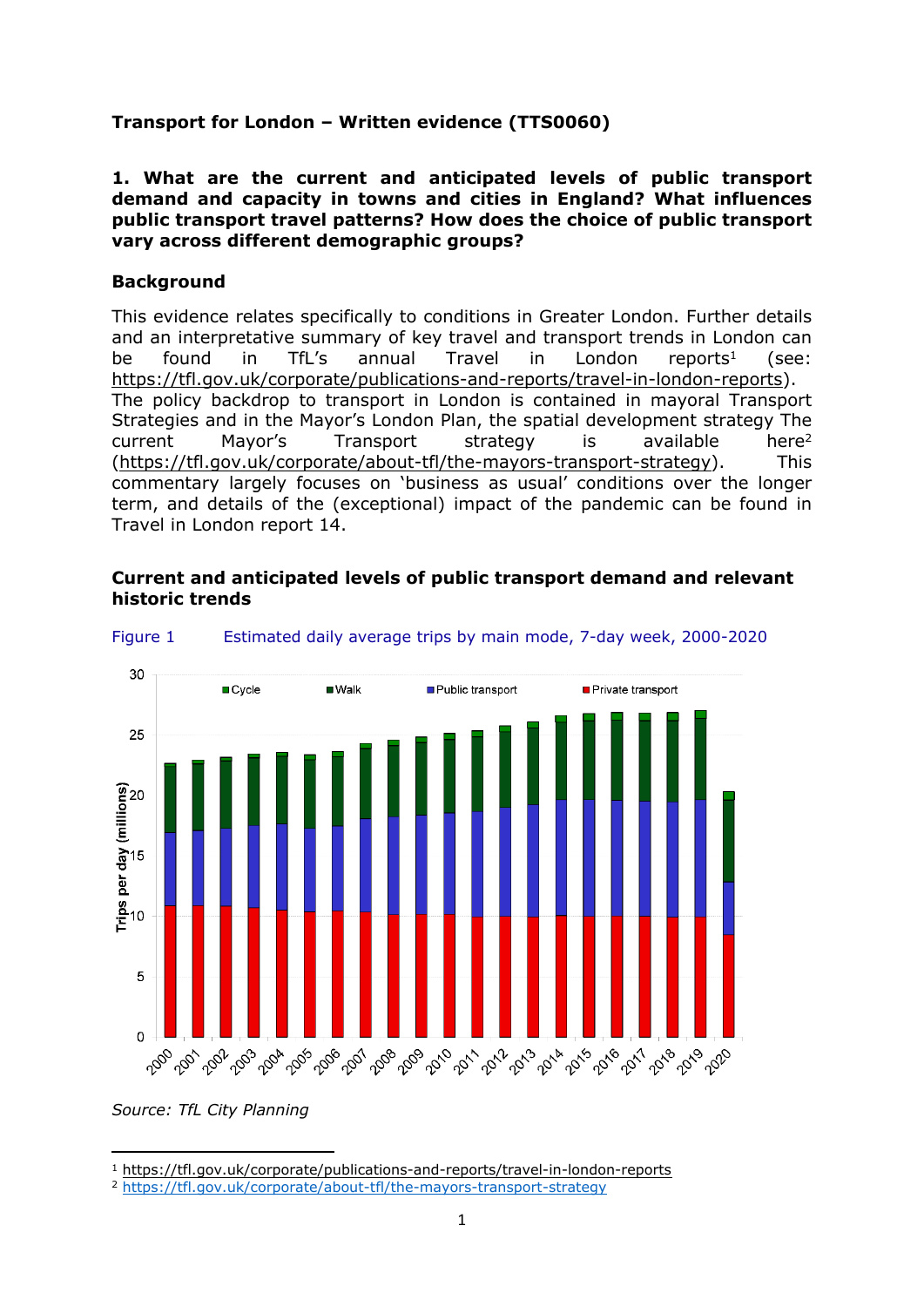Public transport demand has increased in London over the last two decades, in both absolute and relative terms (Figure 1). This reflects the historic strong growth of London, the development of the public transport service offering including significant new infrastructure - and constraints affecting the road network. In turn, these trends have broadly reflected the transport aims of successive Mayors, through their transport strategies. These broad trends were interrupted in early 2020 by the Coronavirus pandemic, for which London has now entered the early stages of a period of recovery, the ultimate outcomes of which are consequently not yet clear (see below).

Table 1 gives details of travel demand by mode, reflecting developments affecting specific modes over the most recent ten-year period.

|         | $\frac{1}{2}$ |       |            |     |                          |              |           |                             |       |                     |
|---------|---------------|-------|------------|-----|--------------------------|--------------|-----------|-----------------------------|-------|---------------------|
|         |               |       |            |     | TfL                      |              |           | Total <sup>1</sup> year-on- |       | <b>Emirates Air</b> |
| Year    | <b>Bus</b>    | LU    | <b>DLR</b> | LO  | Rail                     | <b>Trams</b> | Total $1$ | year change (%)             | River | Line                |
| 2010/11 | 2,289         | 1,107 | 78         | 53  |                          | 28           | 3,556     | 3.0                         | 6.6   |                     |
| 2011/12 | 2,320         | 1,171 | 86         | 103 |                          | 29           | 3,708     | 4.3                         | 6.6   |                     |
| 2012/13 | 2,311         | 1,229 | 100        | 125 |                          | 30           | 3,670     | 2.3                         | 6.3   | 2.0                 |
| 2013/14 | 2,382         | 1,265 | 102        | 136 |                          | 31           | 3,916     | 3.2                         | 8.4   | 1.5                 |
| 2014/15 | 2,385         | 1,305 | 110        | 140 | $\overline{\phantom{0}}$ | 31           | 3,972     | 1.4                         | 10.0  | 1.5                 |
| 2015/16 | 2,314         | 1,349 | 117        | 183 | 37                       | 27           | 4,028     | 1.4                         | 10.2  | 1.5                 |
| 2016/17 | 2,262         | 1,378 | 122        | 189 | 45                       | 30           | 4,025     | $-0.1$                      | 10.4  | 1.5                 |
| 2017/18 | 2,247         | 1,357 | 120        | 190 | 42                       | 29           | 3,985     | $-1.0$                      | 10.0  | 1.4                 |
| 2018/19 | 2,220         | 1,385 | 122        | 188 | 51                       | 29           | 3,995     | 0.3                         | 9.8   | 1.4                 |
| 2019/20 | 2,112         | 1,337 | 117        | 186 | 56                       | 27           | 3,835     | $-4.0$                      | 9.6   | 1.2                 |

Table 1 Demand (million journeys) on TfL's modes, 2010/11-2020/21

*Source: TfL Service Performance data. Source: TfL Service Performance data*

*Note: Values for 2019/20 will have been affected by the Coronavirus pandemic from mid-March 2020.*

Prior to the pandemic, the historic rate of growth in public transport demand (which had been 13.2 per cent between 2010/11 and 2015/16) slowed. Overall demand fell by 4.8 per cent between 2015 and 2019. It is thought that this primarily reflected affordability constraints affecting the attractiveness and financial viability of London as a place to live, stemming from the financial crisis of 2007/08, rising housing costs and wider geopolitical events. Prior to the pandemic, the evidence for social, technological and behavioural change (e.g. internet shopping) significantly affecting public transport demand growth was not definitive, although it was thought to be an emerging contributory factor to the slowing trend in the latter part of the decade.

# **Public transport capacity**

Providing for London's future growth has consistently been a key part of Mayoral policy. Most recently, emphasising increased public transport connectivity to encourage and facilitate public transport use in pursuit of the Mayor's overall objective for 'Good Growth' and an 80 per cent share for 'active, efficient and sustainable modes' by 2041. Developments such as the early expansion of the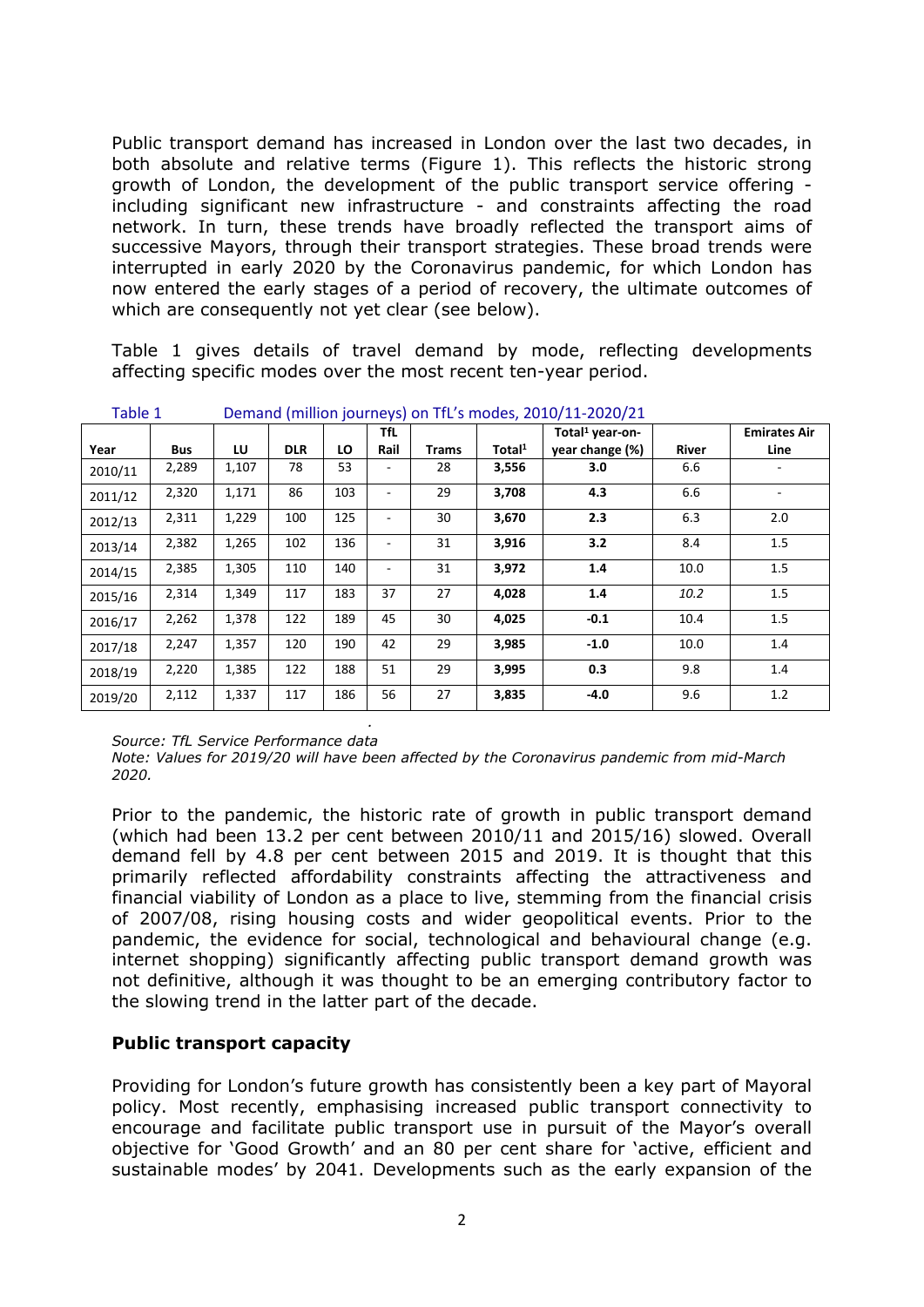bus network, the modernisation of the Tube, the development of the London Rail and Overground networks and Docklands Light Railway will shortly be joined by the central section of the Elizabeth Line, the latter increasing public transport capacity in central London by 10 per cent. As a result, the total capacity provided by the public transport networks in London increased by 28 per cent between 2009/10 and 2019/20.

Table 2 shows the trend in the capacity provided (in terms of place-kilometres) on the main public transport modes over the last ten years. After two decades of sustained growth in capacity on all modes, with step changes following upgrades and extensions on the newer networks (DLR, London Overground, TfL Rail), the years before the pandemic saw slight decreases in the capacity offered by buses and trams.

|         |                                           |        |            |       |              |        | Rail total and |                    |                  |
|---------|-------------------------------------------|--------|------------|-------|--------------|--------|----------------|--------------------|------------------|
|         |                                           |        |            |       |              |        | year-on-year   | Total and year-on- |                  |
| Year    | <b>Bus</b>                                | LU     | <b>DLR</b> | LO    | <b>Trams</b> |        | change (%)     | year change (%)    |                  |
| 2010/11 | 29,175                                    | 54,567 | 2,104      | 1,788 | 534          | 58,993 | 3.0%           | 88,168             | 1.8%             |
| 2011/12 | 29,804                                    | 57,694 | 2,371      | 3,317 | 536          | 63,918 | 8.3%           | 93,722             | 6.3%             |
| 2012/13 | 29,626                                    | 60,572 | 2,980      | 3,686 | 574          | 67,813 | 6.1%           | 97,439             | 4.0%             |
| 2013/14 | 29,605                                    | 61,461 | 3,061      | 4,106 | 599          | 69,227 | 2.1%           | 98,832             | 1.4%             |
| 2014/15 | 30,057                                    | 65,010 | 3,083      | 4,153 | 596          | 72,842 | 5.2%           | 102,899            | 4.1%             |
| 2015/16 | 30,386                                    | 66,880 | 3,029      | 7,654 | 601          | 78,164 | 7.3%           | 108,550            | 5.5%             |
| 2016/17 | 30,903                                    | 68,224 | 3,065      | 7,885 | 634          | 79,808 | 2.1%           | 110,711            | 2.0%             |
| 2017/18 | 33,6021                                   | 68,844 | 3,060      | 7,906 | 653          | 80,464 | 0.8%           | 114,0661           | n/a <sup>1</sup> |
| 2018/19 | 32,3601                                   | 69,310 | 3,096      | 8,312 | 640          | 81,358 | 1.1%           | 113,718            | $-0.3%$          |
| 2019/20 | $31,529^{1,2}$                            | 67,171 | 3,081      | 8,587 | 632          | 79,471 | $-2.3%$        | 111,000            | $-2.4%$          |
| 2020/21 | n/a <sup>3</sup>                          | 59,263 | 3,006      | 6,441 | 609          | 69,318 | $-12.8%$       | n/a                | n/a              |
|         | Percentage change in 2020/21 from 2019/20 |        |            |       |              |        |                |                    |                  |

Table 2 Capacity (million place-kilometres) provided by the main public transport modes, 2010/11-2020/21

*n/a -11.8 -2.4 -25.0 -3.5*

*Source: TfL Service Performance data*

*Note: Values for rail modes represent capacity using a standing density assumption of four people per square metre.*

*1: A new methodology to calculate bus capacity was introduced in 2017/18, so values before this break are not comparable.*

*2: This value is subject to minor issues with the definition of some bus route capacities but is broadly accurate.*

*3: Various changes to capacity restrictions on buses, alongside the introduction of additional school services outside the contracted network mean that this figure cannot be accurately calculated for this financial year.*

Table 3 shows these historic capacity trends in the context of aggregate public transport demand, comparing the relative changes in place-kilometres (a measure of the capacity provided) to the relative changes in passenger kilometres (a measure of demand). Due to unavailability of bus capacity figures for 2020/21, this comparison uses only data from the main TfL rail modes.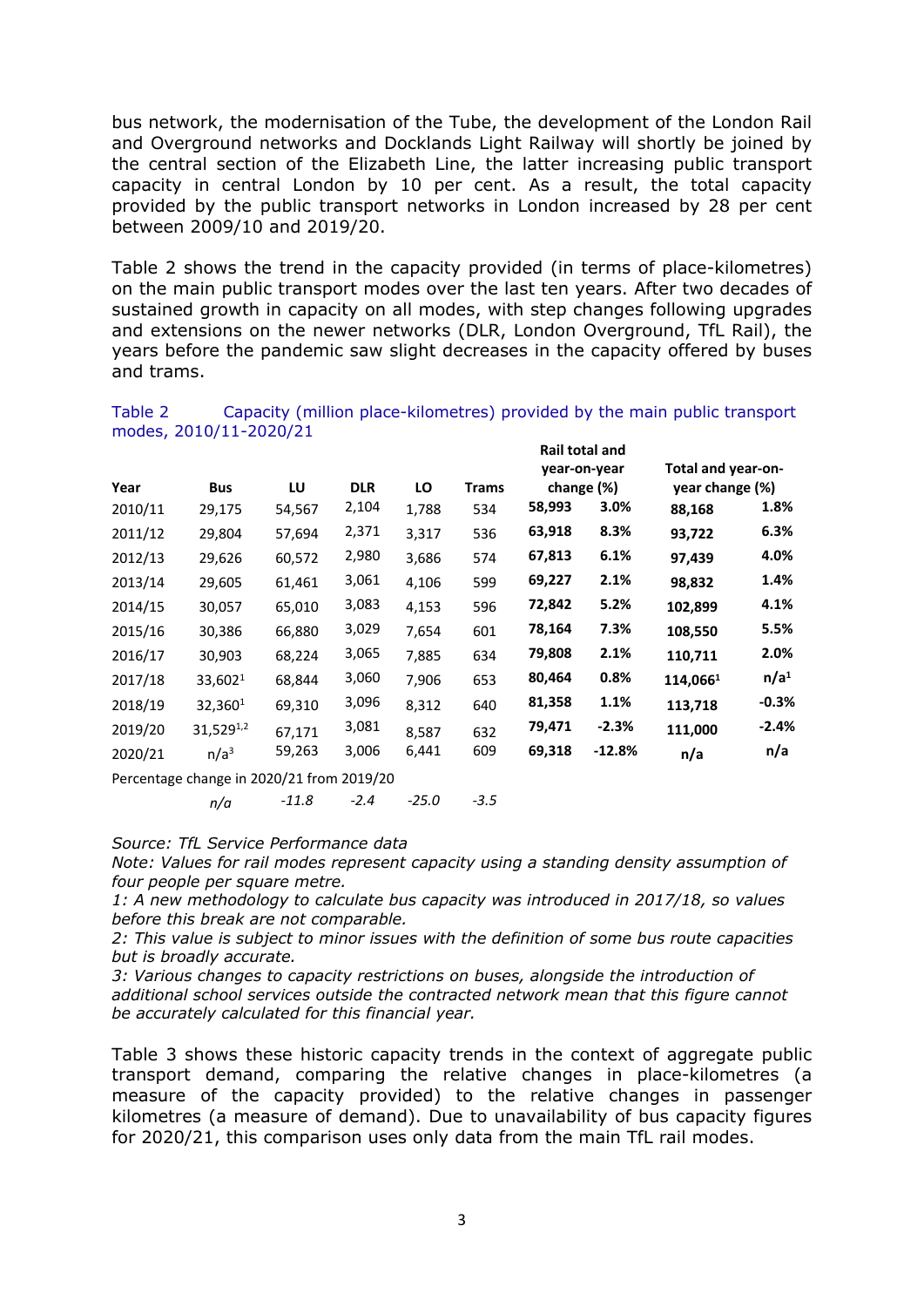Table 3 Demand and supply change on the main TfL rail networks (London Underground, DLR, London Overground and London Trams), index: 2009/10 = 100, 2009/10-2020/21.

| Year    | Demand | Supply<br>(capacity) |
|---------|--------|----------------------|
| 2009/10 | 100    | 100                  |
| 2010/11 | 107    | 103                  |
| 2011/12 | 115    | 112                  |
| 2012/13 | 123    | 118                  |
| 2013/14 | 127    | 121                  |
| 2014/15 | 133    | 127                  |
| 2015/16 | 149    | 136                  |
| 2016/17 | 154    | 139                  |
| 2017/18 | 154    | 140                  |
| 2018/19 | 158    | 142                  |
| 2019/20 | 154    | 139                  |
| 2020/21 | 38     | 121                  |
|         |        |                      |

#### *Source: TfL Service Performance data*

Notwithstanding this increase in capacity, parallel growth in demand means that there is an ongoing need to continue to increase capacity. Demand growth consistently outstrips increases in supply, and pre-pandemic forecasts showed the emergence of acute crowding on key parts of the network within the c. 5-10 year timescales typically required to develop significant infrastructure enhancements. Commentary on post-pandemic demand forecasts is detailed in question 2.

#### **What influences public transport travel patterns?**

There are many different factors that influence public transport usage. London is unique both in scale and, to an extent, provision and this is reflected in the relatively high public transport usage levels and mode share, compared to other UK urban areas. Urban structure and extent of service provision might therefore be thought of as key factors in determining the scale and nature of public transport use.

At a smaller scale, accessibility to public transport is known to be a major determinant of the propensity to use it. Figure 2 shows the relationship between Public Transport Access level (PTAL) in London, expressed as an accessibility index, with higher values reflecting greater availability of public transport locally, and trip rates by key mode for residents living in areas so categorised. The positive relationship with public transport trips, and negative relationship with car trips, is abundantly clear Different transport modes have different degrees of transport accessibility. In London, the bus network is the most widely available mode, with more than 96% of Londoners living within 400 metres of a bus stop, and also the most commonly used mode of transport.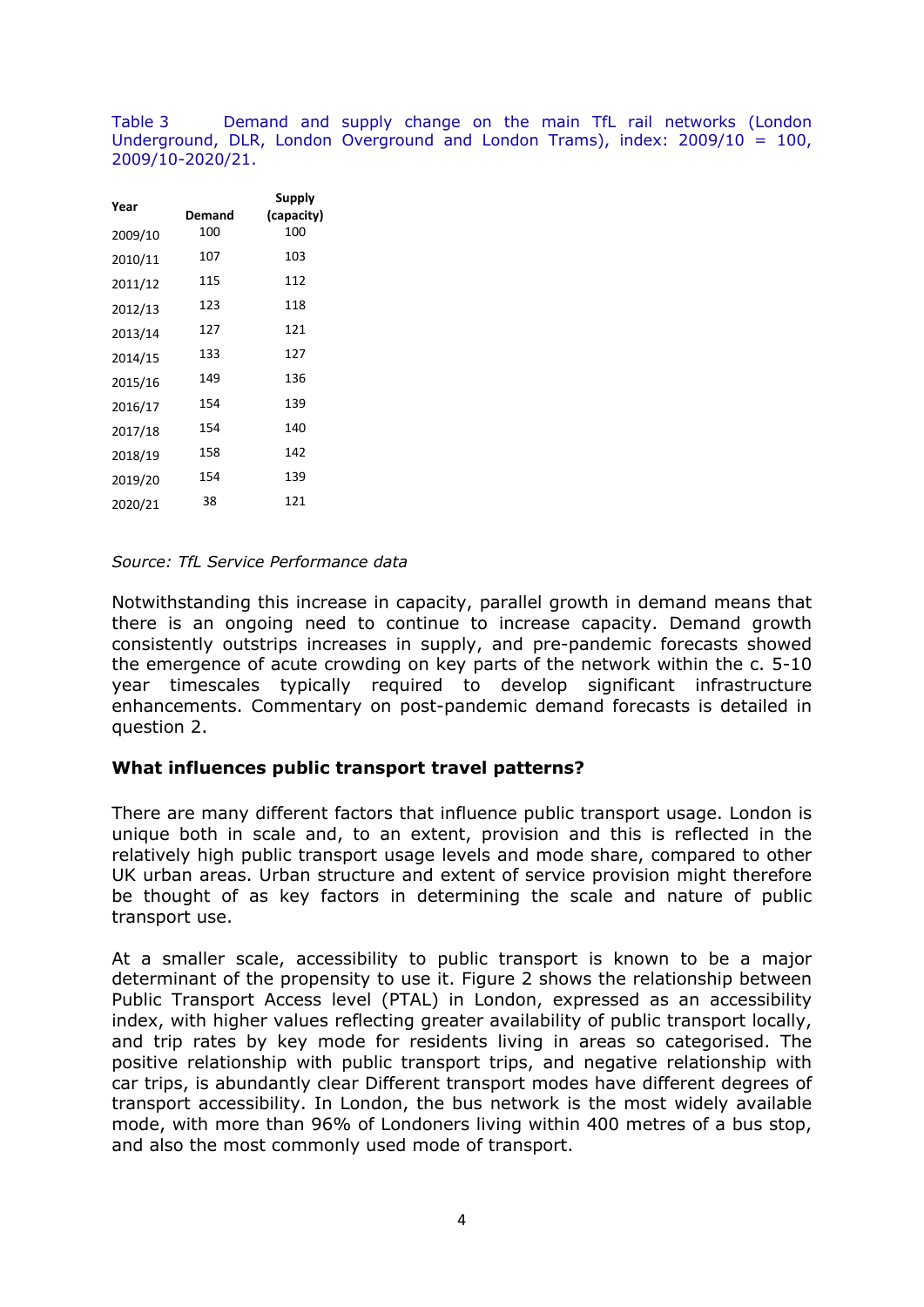



*Source: TfL Planning, Strategic Analysis*

London's experience also underscores the importance of factors such as affordability, quality and reliability of service, safety and security, physical accessibility and cross-system integration (e.g. through ticketing, in particular integration between rail operators) in making the public transport system available and attractive to all users.

# **How does the choice of public transport vary across different demographic groups?**

TfL's London Travel Demand Survey (LTDS) is an established travel diary survey that provides various socio-demographic breakdowns of public transport usage, alongside that of other modes (provided for comparison). The following tables explore several key dimensions of this for the most recent pre-pandemic year (2019/20 financial year). The data apply to Greater London Authority area residents only making trips that have at least one end on the GLA area. Trip rates refer to the average number of trips made by residents on an average (annual) day. A trip is a one-way movement from one place to another in order to accomplish a defined purpose (eg to go from home to work). A trip may involve several 'journey stages', for example walking from home to the station, train to central London, and a short bus trip to the office. The 'main mode' designated for the trip is based on the mode that accounts for the longest distance stage of the trip.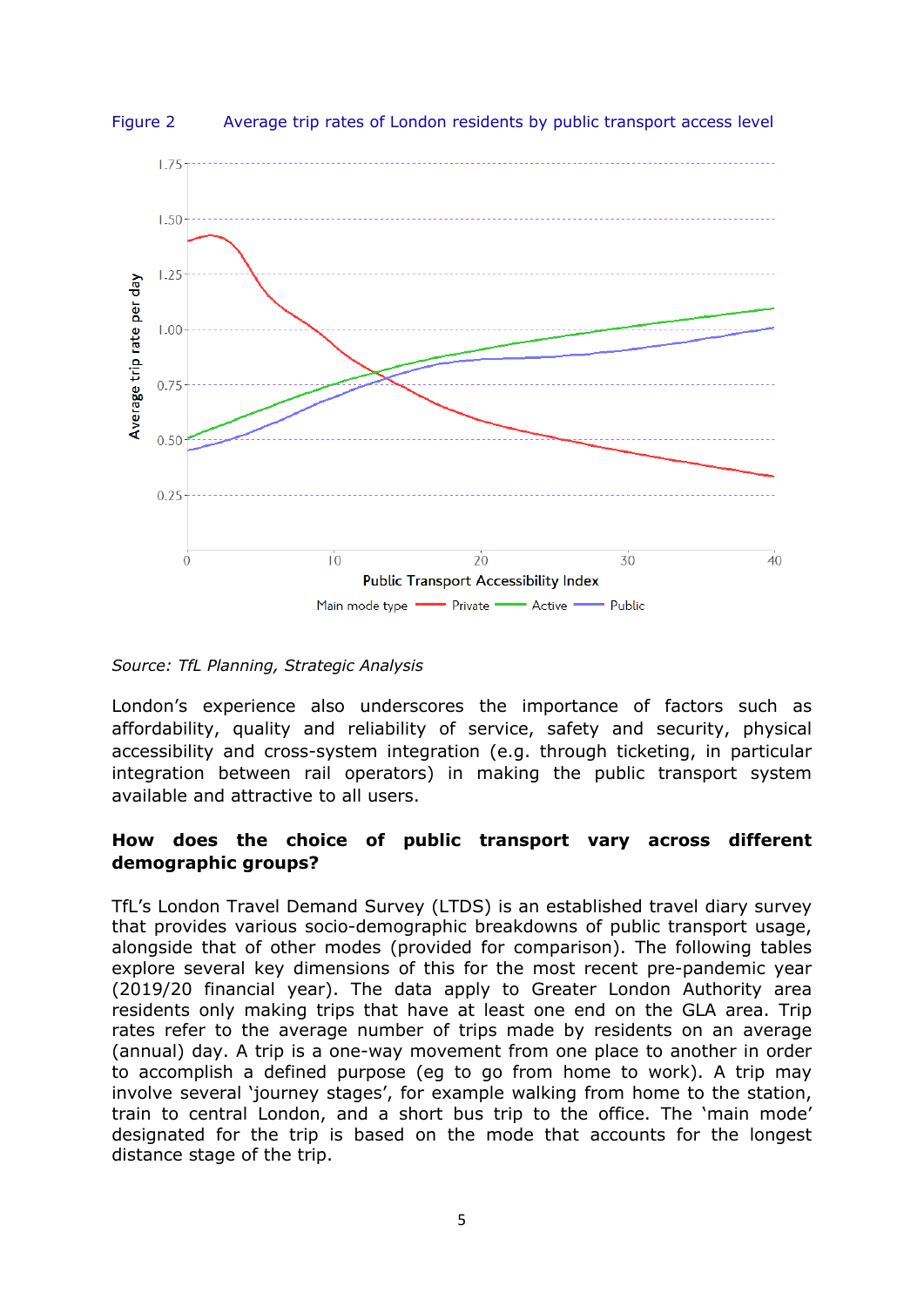Looking first at age and gender (table 4), the public transport trip rate for adults falls with increasing age, females having a slightly higher trip rate than males.

Table 4 Average daily trip rates (7 days week) for principal modes. Differences by age and gender. GLA residents only, 2019-20 (pre pandemic)

| <b>Males</b>   | Age (yrs) |           |       |       |       |
|----------------|-----------|-----------|-------|-------|-------|
|                | $05 - 16$ | $17 - 24$ | 25-44 | 45-64 | $65+$ |
| Public         | 0.4       | 0.8       | 0.7   | 0.6   | 0.5   |
| Transport      |           |           |       |       |       |
| Car            | 0.7       | 0.3       | 0.6   | 0.9   | 0.8   |
| Other, inc.    | 0.9       | 0.6       | 1.0   | 1.0   | 0.9   |
| active travel  |           |           |       |       |       |
| Total          | 2.0       | 1.7       | 2.4   | 2.5   | 2.2   |
|                |           |           |       |       |       |
| <b>Females</b> | Age (yrs) |           |       |       |       |
|                | $05 - 16$ | $17 - 24$ | 25-44 | 45-64 | $65+$ |
| Public         | 0.4       | 0.9       | 0.8   | 0.6   | 0.5   |
| Transport      |           |           |       |       |       |
| Car            | 0.7       | 0.4       | 0.7   | 0.9   | 0.6   |
| Other          | 0.8       | 0.7       | 1.1   | 0.9   | 0.7   |
| Total          | 1.9       | 2.0       | 2.6   | 2.4   | 1.8   |

Table 5 Average daily trip rates (7 days week) for principal modes. Differences by inner/outer London residence and ethnicity. GLA residents only, 2019-20 (pre pandemic)

| Inner London<br>residents (inc.<br>Central) | White | Mixed,<br>Other<br>and<br>Arab | Asian | <b>Black</b> | <b>Refused to</b><br>provide<br>details of<br>their<br>ethnicity |
|---------------------------------------------|-------|--------------------------------|-------|--------------|------------------------------------------------------------------|
| PT                                          | 0.79  | 0.83                           | 0.65  | 0.80         | 0.77                                                             |
| Car                                         | 0.38  | 0.34                           | 0.36  | 0.41         | 0.31                                                             |
| Other, inc.<br>active travel                | 1.28  | 0.92                           | 1.04  | 0.73         | 1.12                                                             |
| Total                                       | 2.45  | 2.10                           | 2.05  | 1.95         | 2.20                                                             |
|                                             |       |                                |       |              |                                                                  |
| <b>Outer London</b><br>residents            | White | Mixed,<br>Other<br>and<br>Arab | Asian | <b>Black</b> | <b>Refused</b>                                                   |
| PT                                          | 0.54  | 0.61                           | 0.53  | 0.71         | 0.53                                                             |
| Car                                         | 0.96  | 0.86                           | 0.90  | 0.67         | 0.57                                                             |
| Other                                       | 0.86  | 0.86                           | 0.62  | 0.61         | 0.62                                                             |
| Total                                       | 2.36  | 2.32                           | 2.04  | 1.99         | 1.72                                                             |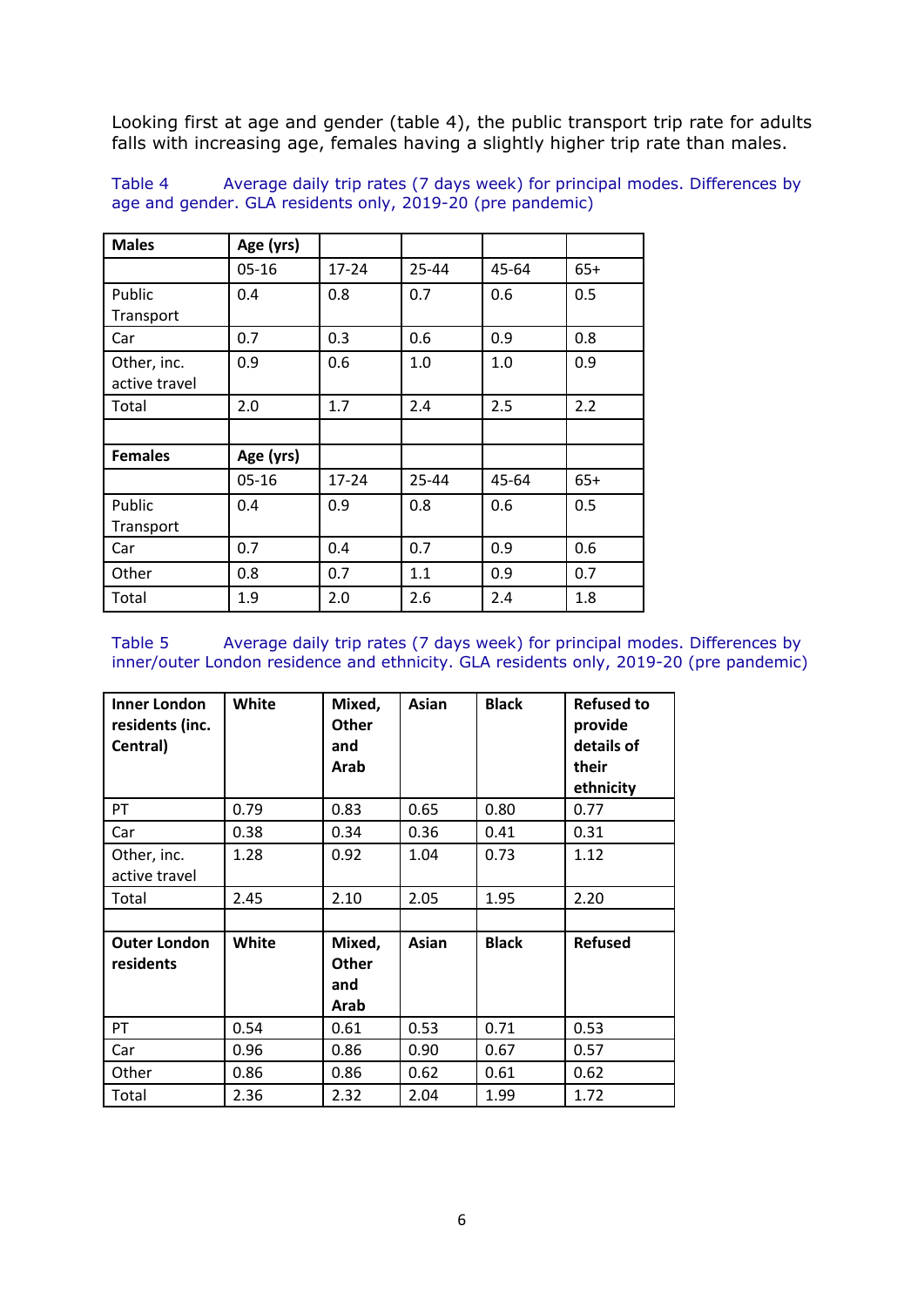In terms of people living in inner or outer London<sup>3</sup> (table 5), public transport trip rates are higher for the former, although perhaps not dramatically so. In Inner London, Londoners identifying themselves as 'Mixed, Other and Arab' are more likely to travel by Public Transport than White, Asian and Black Londoners. In outer London, it is Black Londoners who are most likely to travel by public transport. . As illustrated in Table 6, disabled residents make around one third fewer public transport trips than non-disabled residents, whilst there are generally intuitive relationships between public transport trip making and working status (table 6).

| Table 6 | Average daily trip rates (7 days week) for principal modes. Differences by |  |  |  |
|---------|----------------------------------------------------------------------------|--|--|--|
|         | disability and working status. GLA residents only, 2019-20 (pre pandemic)  |  |  |  |

|               | <b>Disabled</b><br>residents | Non-disabled<br>residents |                |          |                       |
|---------------|------------------------------|---------------------------|----------------|----------|-----------------------|
| PT            | 0.41                         | 0.67                      |                |          |                       |
| Car           | 0.49                         | 0.70                      |                |          |                       |
| Other         | 0.61                         | 0.94                      |                |          |                       |
| Total         | 1.51                         | 2.31                      |                |          |                       |
|               |                              |                           |                |          |                       |
|               | <b>Full-time</b><br>worker   | Part-time<br>worker       | <b>Student</b> | Under 16 | <b>Not</b><br>working |
| PT            | 0.80                         | 0.63                      | 0.87           | 0.40     | 0.43                  |
| Car           | 0.74                         | 0.93                      | 0.27           | 0.70     | 0.56                  |
| Other, inc.   | 0.90                         | 1.22                      | 0.74           | 0.84     | 1.09                  |
| active travel |                              |                           |                |          |                       |

Again, relatively intuitively, household car availability is strongly negatively correlated with public transport trip rates as shown in table 7 However, it is relatively constant across the range of household incomes, which is not the case for car trip rates.

<sup>3</sup> Definition available: <https://content.tfl.gov.uk/travel-in-london-report-4.pdf> page 253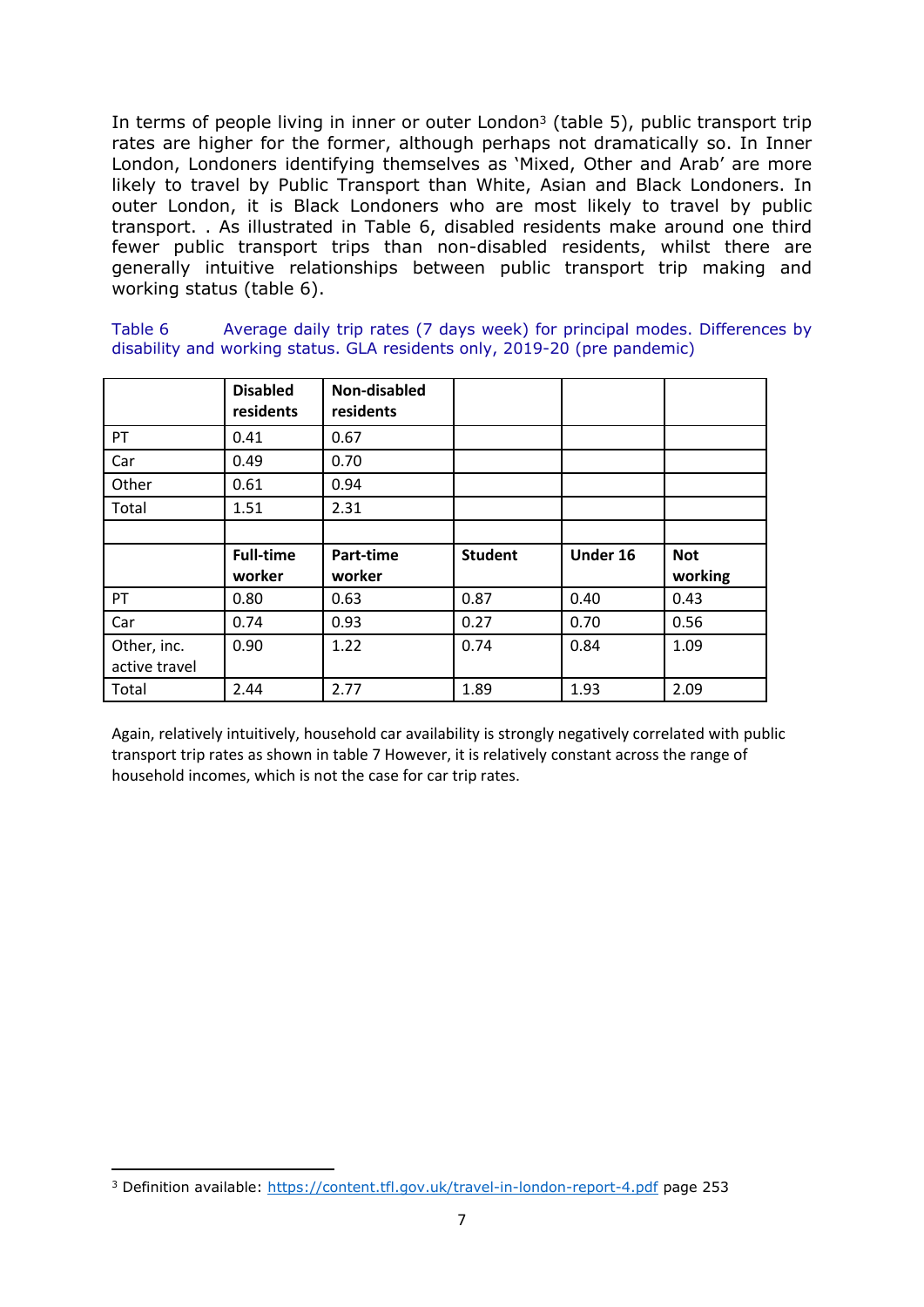Table 7 Average daily trip rates (7 days week) for principal modes. Differences by household car availability and household income. GLA residents only, 2019-20 (pre pandemic)

|                              | No cars     | One car   | Two or more |          |           |
|------------------------------|-------------|-----------|-------------|----------|-----------|
|                              |             |           | cars        |          |           |
| PT                           | 0.93        | 0.53      | 0.38        |          |           |
| Car                          | 0.07        | 0.91      | 1.32        |          |           |
| Other, inc. active<br>travel | 1.08        | 0.92      | 0.61        |          |           |
| Total                        | 2.08        | 2.36      | 2.30        |          |           |
|                              |             |           |             |          |           |
| Annual household income      |             |           |             |          |           |
|                              | $<$ £20,000 | £20,000 - | £50,000-    | £75,000- | £100,000+ |
|                              |             | £49,999   | £74,999     | £99,999  |           |
| PT                           | 0.65        | 0.66      | 0.62        | 0.63     | 0.66      |
| Car                          | 0.44        | 0.69      | 0.79        | 0.83     | 0.79      |
| Other, inc. active<br>travel | 0.96        | 0.87      | 0.84        | 0.91     | 1.04      |
| Total                        | 2.04        | 2.22      | 2.24        | 2.37     | 2.49      |

These variations of course intersect and reflect the interplay of a wide diversity of factors at the individual level, and it is therefore difficult to meaningfully generalise. Clearly, however, the propensity of different groups to use public transport does vary considerably across the resident population, and there is therefore considerable scope to encourage further use, particularly in areas like outer London and in relation to new, integrated land use initiatives.

# **2. How might public transport travel patterns shift in the next 10 years? What impact could digitalisation and the COVID-19 pandemic have on travel patterns in the long term?**

# **TfL's general approach to demand forecasting**

Prior to the pandemic, TfL and the GLA had an established view on the likely and preferred development of London's public transport networks for the medium and longer-term future. These were described in our Business Plan forecasts<sup>4</sup>. The key prescription from these forecasts was the need to continue to develop public transport to underpin London's future growth and prosperity, and to keep pace with demand growth such that public transport continued to provide an increasingly viable and attractive option, recognising the Mayor's overall strategic priorities for transport and travel in London.

The current consensus view is that the pandemic will have temporarily set back these previously favourable trends and expectations, but that these will reassert themselves in the medium-long term. Some uncertainty remains about the

<sup>4</sup> <https://content.tfl.gov.uk/tfl-business-plan-2019.pdf>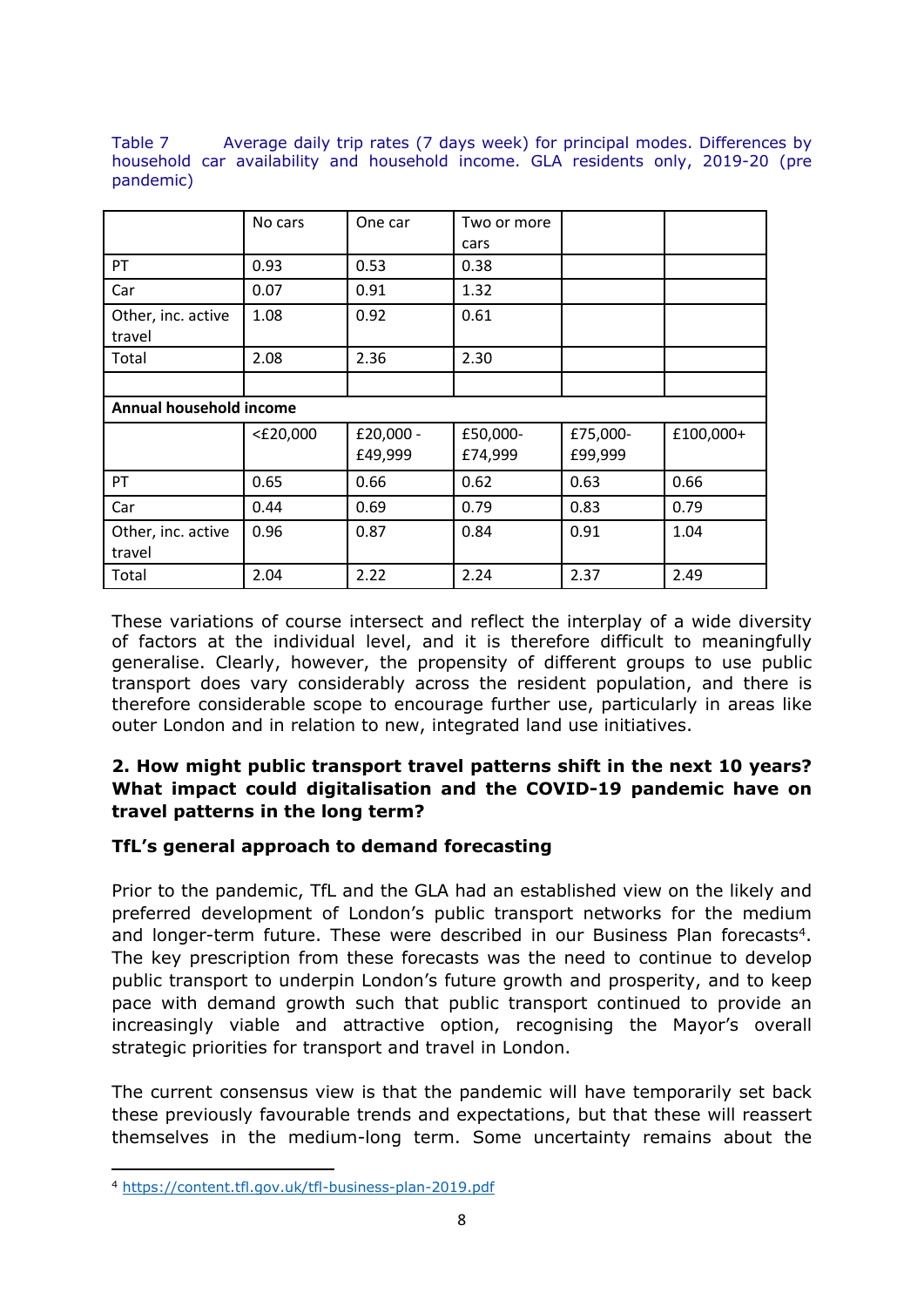timescale over which this would happen at the aggregate level, and the extent and nature of any lasting 'structural' changes to established public transport demand patterns (e.g. the impact of remote working). Given these uncertainties, it is too early to make changes to public transport service levels.

# **Scenario based planning**

To help address this uncertainty, TfL has developed a scenario-based approach to business planning. Traditionally we have used single Reference Case, a set of demand forecasts that enable us to understand how London will change and what this means for travel demand. The Reference Case is our best estimate of 'status quo' future demand based on projections of key trends, such as expected population growth. They are generated periodically through our strategic models and include detailed demand projections for each of the principal networks for several future time horizons.

Before the pandemic we had started to explore the concept of plausible variations to the Reference Case, reflecting what was then recognised as uncertainty in these projections. The pandemic has amplified this uncertainty and therefore we developed five scenarios (Figure 3) reflecting the different directions that London's recovery could take up to 2031. These five scenarios were developed with insights from experts on topics such as population, economy, transport, innovation, business and equality. Scenarios are 'stories' that reflect a variety of potential futures, and not expectations or forecasts. They conceptually 'bound the envelope of uncertainty' and thereby allow our plans to be assessed against a range of possible outcomes.

#### Figure 3 TfL's five post-pandemic scenarios



*Source: TfL City Planning*

The pandemic demonstrated that it was no longer appropriate to continue solely with a Reference Case-based approach. We have therefore developed a Hybrid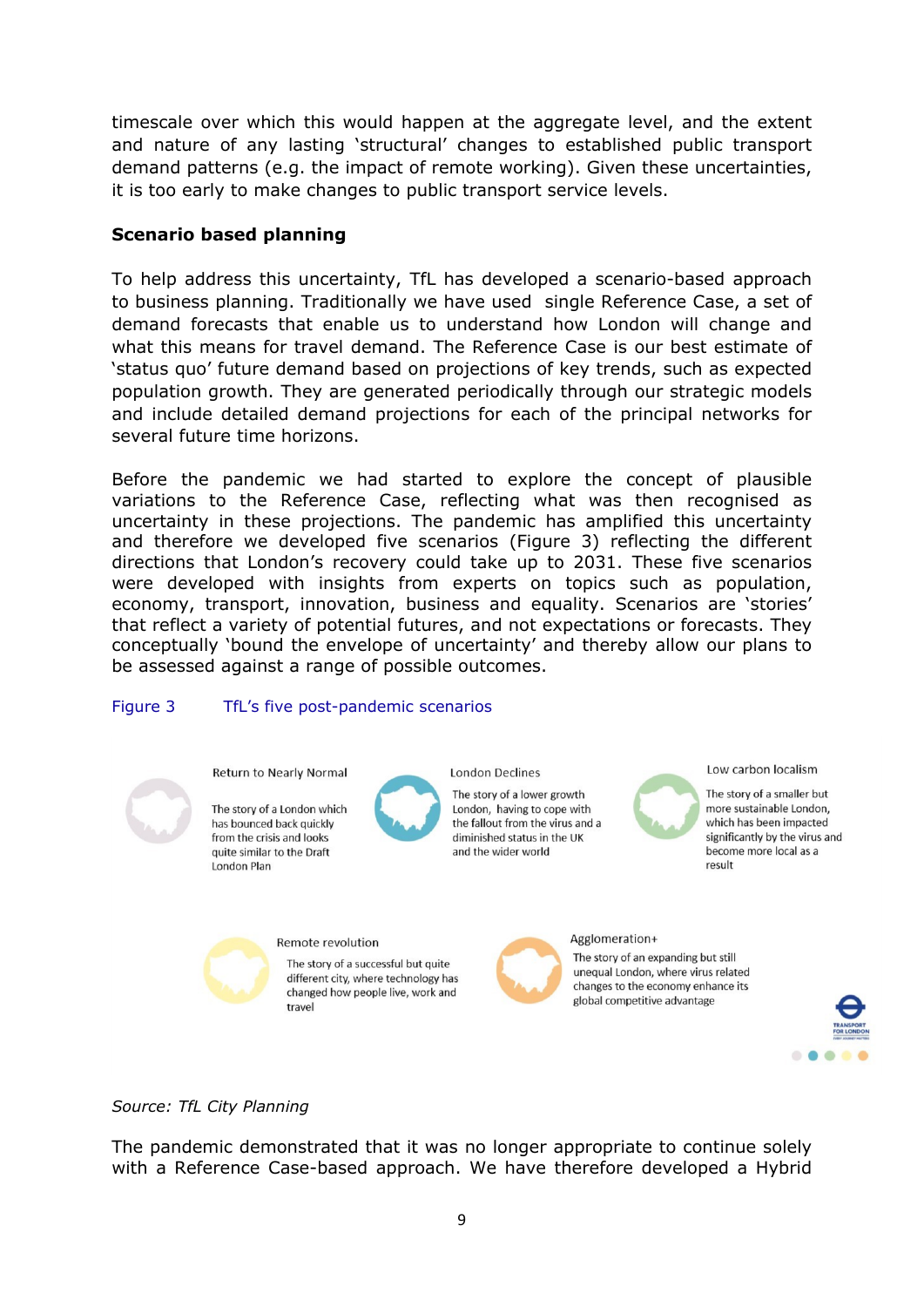Forecast, which sits and is to be used alongside the Reference Case. Conceptually, the Hybrid Forecast reflects the 'centre of gravity' of the envelope of uncertainty described by the five scenarios. The intention is to update this periodically (nominally annually), to reflect emerging evidence of what is likely to be a definitive transport recovery in the aftermath of the pandemic. Figure 4 shows where the updated forecasts currently lie in relation to the full range of uncertainty of the scenarios.

Figure 4 Relative position of current demand, Reference Case and Hybrid Forecast within the 'envelope of uncertainty' defined by our scenarios



#### *Source: TfL City Planning*

*Note: A+: Agglomeration Plus, RtNN: Return to Nearly Normal, LCL: Low Carbon Localism, RR: Remote Revolution, LD: London Declines, as shown in figure 3.*

Travel in London report 14 gives a full description of the derivation of these scenarios and our Hybrid Forecast. The five scenarios cover a wide range of possible outcomes reflecting potential change in the factors affecting travel demand, which can be broadly grouped as: London's population and employment, working from home, propensity to use sustainable modes, car ownership, shopping and leisure activity/travel behaviour.

Importantly reflecting a pre-Omicron late 2021 view, and recognising the current rapid pace of change as we emerge from the pandemic, across both forecasts there was a strong rebound in travel demand by all modes from the pandemic affected levels of autumn 2021, reflecting the resilience and attractiveness of London as a place to live and do business. Projecting forward, the Reference Case is consistently above pre-pandemic levels and the Hybrid Forecast, albeit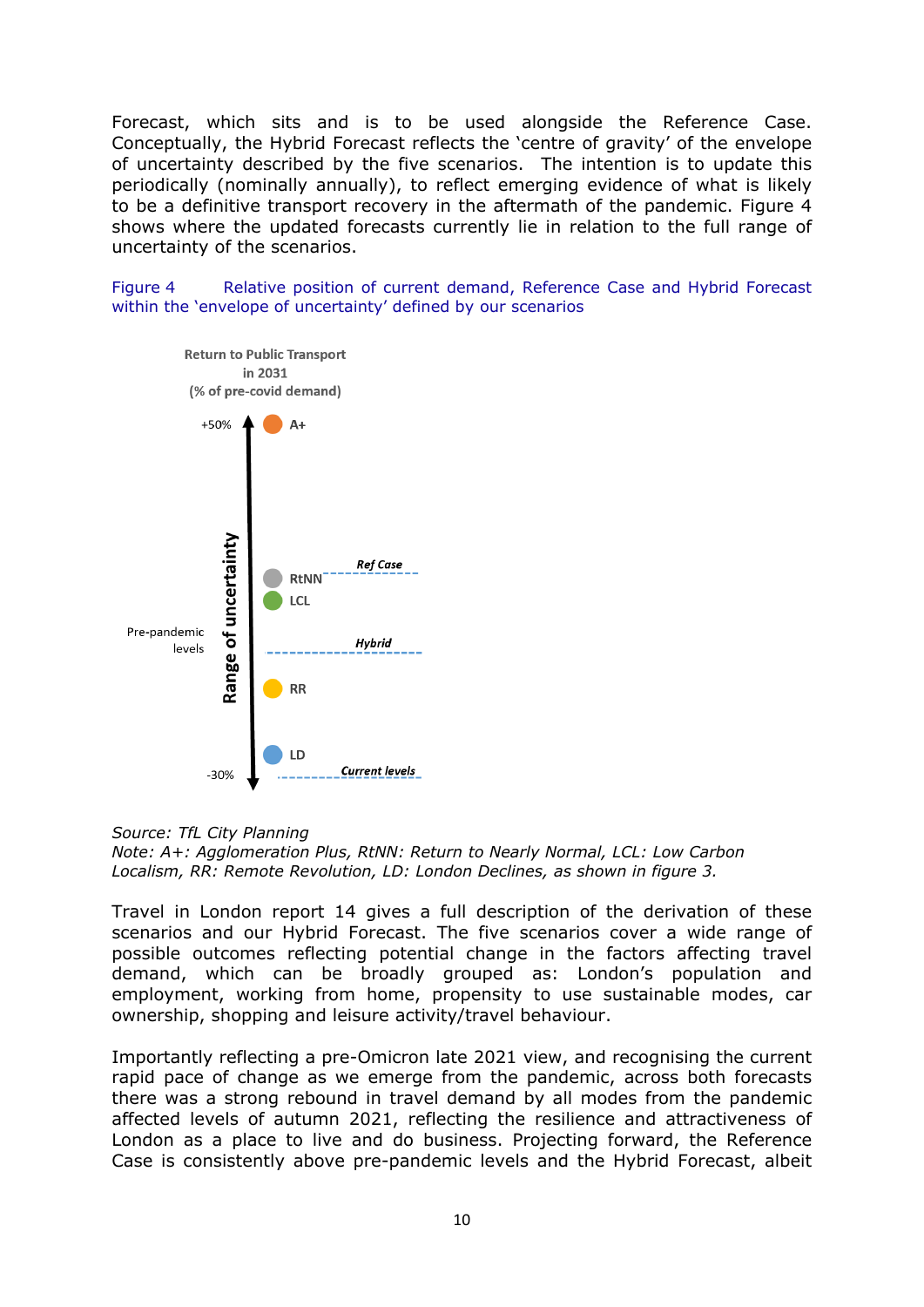for a lower level of demand to the Reference Case, reaches at least 96 per cent of pre-pandemic (total) travel demand by the first forecast year of 2026.

However, the lower relative growth in demand in the Hybrid Forecast compared to the Reference Case is felt more by sustainable modes than car trips, with those used more heavily for commuting, such as rail and cycling, seeing a reduction of 18 and 17 per cent respectively against the Reference Case in 2031. At this point the Reference Case estimates a 20 per cent increase on prepandemic levels by 2031.

### **It must be emphasised again that the role of the Hybrid Forecast is to challenge the Reference Case for our business planning, and does not reflect outcomes that are definitively expected.**

We expect to update the forecasts, to reflect the latest empirical evidence, over the course of summer 2022.

### **Perspectives from our scenarios on potential shifts in public transport demand patterns over the next ten years reflecting digitisation and the pandemic**

Within the overall context of considerable uncertainty about the future, there are many trends and developments that could have either positive or negative impacts on overall public transport demand over the next decade or two. Digitisation is certainly one of these, but at this point it is not possible to objectively say that it will be one of the more important. This is because the prepandemic evidence is not definitive (as described in Travel in London reports), and because the post pandemic 'settled state' has yet to become established.

Cities exist because people derive benefits from agglomeration, and the broad conclusion that might be drawn from the evidence above is that digitisation to date (which has been going on at some level for the last 20-30 years) has led to a substitution of one form of travel for another, rather than acting as a drag on overall or per capita travel demand. This substitution might be interpreted as a consumption or internalisation of the benefits of digitisation, contributing to an increased level of productivity and personal well-being overall. Despite the pandemic, it seems reasonable to start from the assumption that these fundamentals are likely to continue for the foreseeable future.

Having said that, the pandemic has thrown into sharp relief the 'benefits' that can be derived from more flexible working (and indeed, shopping and leisure), albeit borne of necessity, and policymakers and society as a whole faces a period of adaptation whilst these opportunities are captured and consolidated, whilst minimising the adverse impacts, as the imperatives of the pandemic recede.

Globally, the pandemic has brought into sharp focus the concept of the '15 minute city'. In support of this concept, he Mayor of London and Chair of the TfL Board, Sadig Khan, has launched 'High Streets for all<sup>'5</sup> which aims to create thriving, inclusive and resilient high streets and town centres, within easy reach

<sup>5</sup> [https://www.london.gov.uk/coronavirus/londons-recovery-coronavirus-crisis/recovery](https://www.london.gov.uk/coronavirus/londons-recovery-coronavirus-crisis/recovery-context/high-streets-all)[context/high-streets-all](https://www.london.gov.uk/coronavirus/londons-recovery-coronavirus-crisis/recovery-context/high-streets-all)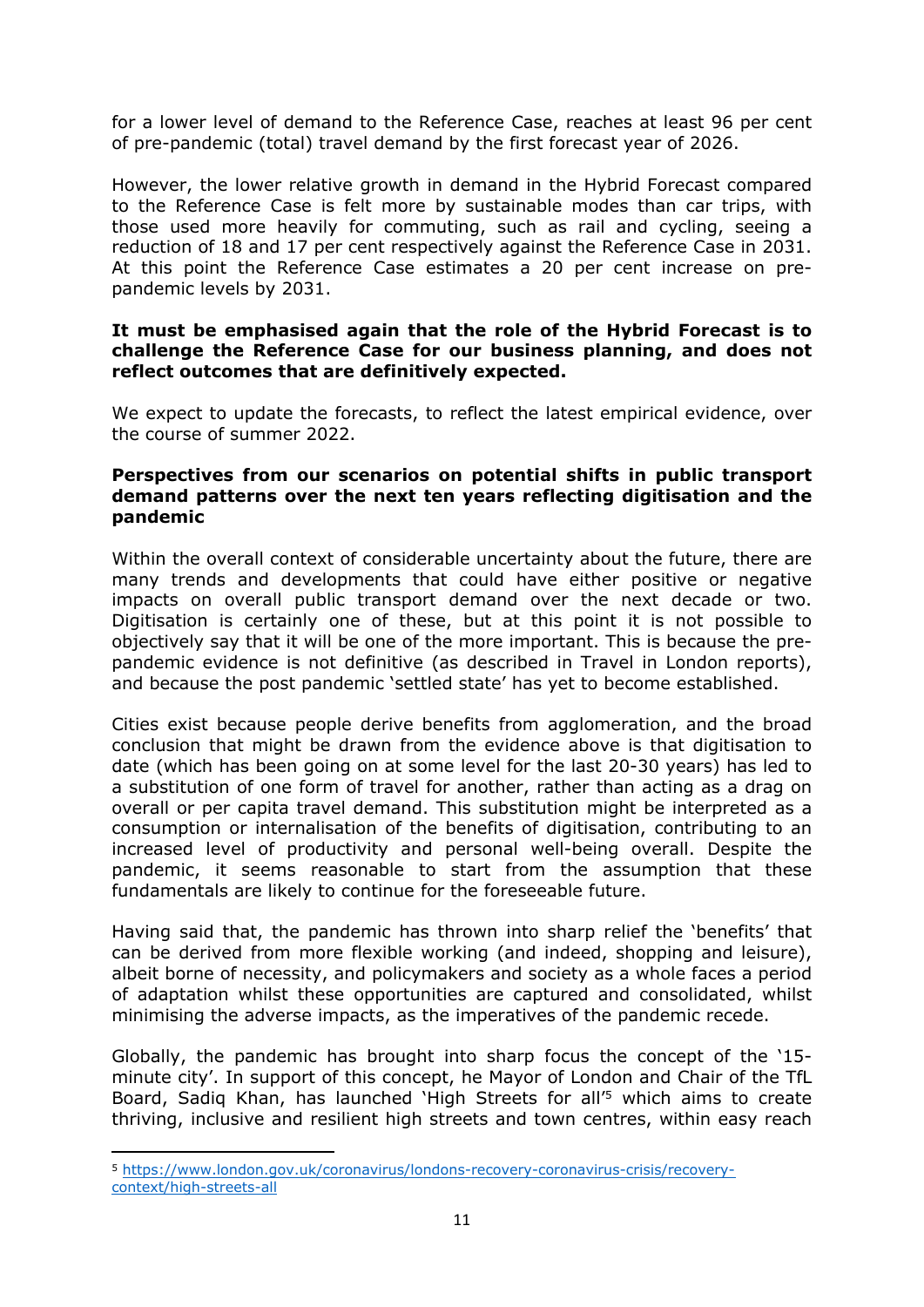of all Londoners. This includes promoting local employment and near home working, protecting existing community and cultural spaces and introducing new types of businesses and civic organisations. It is still too early to determine how this global context of more local working, education, and amenities near to one's home may impact longer-term travel patterns.

While Travel in London report 14 considers many statistics about the contemporary prevalence of remote working and shopping, and expressed future intentions, these reflect exceptional circumstances over what will historically be viewed as a short period. Furthermore, on the debit side, the pandemic has clearly shown that remote activity is not possible or desirable for everyone, or good for some elements of the wider economy. A clear challenge for planners, therefore, is to ensure that the public transport offer is responsive to societal change as a way of capturing and capitalising upon the benefits, but also retains its 'core focus' in London of providing for the city (and therefore the nation's) future growth and prosperity in the most sustainable way.

# **3. What can be done to improve connectivity across public transport modes? How could better integration be delivered in urban areas outside London?**

Over the last 20 years London has benefitted from having a Mayor that has oversight over Transport for London, as well as having an integrated authority, which means it is able to act all major issues related to the costs and revenues associated with London's transport. This is a lesson that could be applied to ensure better integration outside London. This political alignment and leadership have led to much better synergy between key strategic policy guidance in documents such as the London Plan and the Mayor's Transport Strategy, and ultimately what gets implemented on the ground.

London has also benefitted from well engrained multi-modal ticketing and service planning across the modes. TfL being an integrated transport authority has also helped with the difficult challenges around road space allocation and the choices that it needs to make in providing adequate provision for all modes while influencing mode shift towards more walking, cycling and public transport while improving air quality and road safety.

In terms of connectivity between modes in London, TfL in 2021 published the revised [Interchange](https://tfl.gov.uk/cdn/static/cms/documents/interchange-best-practice-guidance-2021.pdf) [best](https://tfl.gov.uk/cdn/static/cms/documents/interchange-best-practice-guidance-2021.pdf) [practice](https://tfl.gov.uk/cdn/static/cms/documents/interchange-best-practice-guidance-2021.pdf) [guidance.](https://tfl.gov.uk/cdn/static/cms/documents/interchange-best-practice-guidance-2021.pdf) TfL is using this document to guide and ensure best practice on the development of interchanges and thus providing better transport connectivity across London. It gives advice from project inception to ensure any interchange developments respond to our communities and transport in a positive way. We recommend that interchanges should be looked at with four key design themes and principles:

- 1. Efficiency Helping to provide a seamless experience for passengers as they move between public transport services, complete their journey by a feeder mode, or take advantage of the facilities on offer within the interchange area
- 2. Inclusive design Ensuring that the location is accessible, has good legibility/wayfinding and is permeable
- 3. Quality Providing a high-quality interchange facility and environment will improve all aspects of users' whole journey experience. It is important that all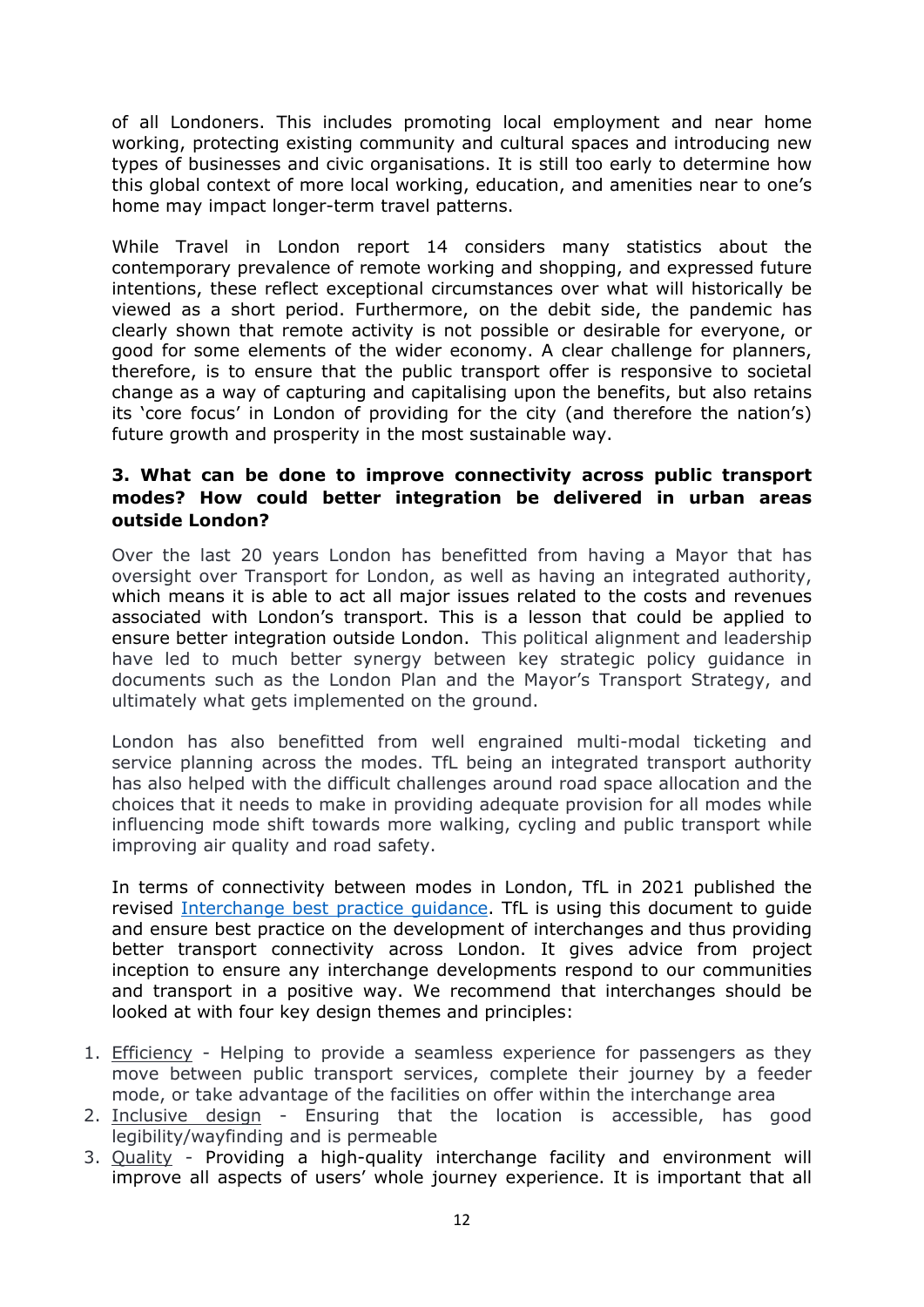interchanges provide excellent customer experience, design, provide a sense of place and good quality urban design

4. Planning and funding – Ensuring that the interchange has all the relevant Powers and is in line with Planning requirements, as well as maximising all the available potential funding opportunities.

# **4. What are the likely areas of innovation in urban public transport over the next 10 years? How should public policy be shaped considering both incremental and transformational innovations? How could data help transport services meet consumer demand?**

We have already seen progress in terms of different vehicle types and technologies being trialled in London. For example, trials of autonomous vehicles and electric scooters are under way, and the markets for these types of vehicle may be opened up by future changes to legislation, and by major advances in products. Automated vehicles might provide new mobility options and enhance road safety but may also increase congestion and introduce zero-occupancy vehicles. Electric scooters could prove to be a viable alternative to the car but may also introduce new safety risks. Cities need to remain engaged as these and other transport options are developed to consider their role in delivering city goals, and the Government will need to ensure that legislative shifts empower cities to be able to tailor policy approaches and resultant services to their local circumstances and requirements, based on existing travel demand patterns, transport networks and infrastructure.

It will be vital that public sector authorities are able to access trip data from private operators as they launch and grow, in order to ensure they can plan, deliver or enable transport services that best serve the city.

During Covid, the immediate and temporary reallocation of road space to enable more people to walk and cycle safety during the pandemic was an innovation out of necessity and is resulting in new ways of thinking about London's road network in the longer-term to meet the Mayor of London's Transport Strategy target of 80 per cent of all journeys to be walked, cycled, or made by public transport by 2041 and to move towards the Government's ambition to decarbonise transport.

The Streetspace for London programme delivered a network of temporary cycle routes, Low Traffic Neighbourhoods (LTNs), additional space for people walking in town centres and School Street schemes. This accelerated the delivery of active travel programmes as set out in the Mayor's Transport Strategy. Programme highlights included: 101km trial cycle lanes; 89 LTNs; 322 School Streets; and 84km of TLRN bus lanes converted to operate 24/7 Monday to Sunday.

According to our Travel in London report, levels of cycling and walking in London reached 42 per cent of all journeys in 2021, with record usage of London cycle hire schemes, plus rapid people-friendly changes to hundreds of kilometres of streets, including new and improved cycle lanes. During the pandemic cycling and walking were up to 46.4 per cent of all trips in the city in April-June 2020, compared with 27.4 per cent in 2019. Since the pandemic active travel levels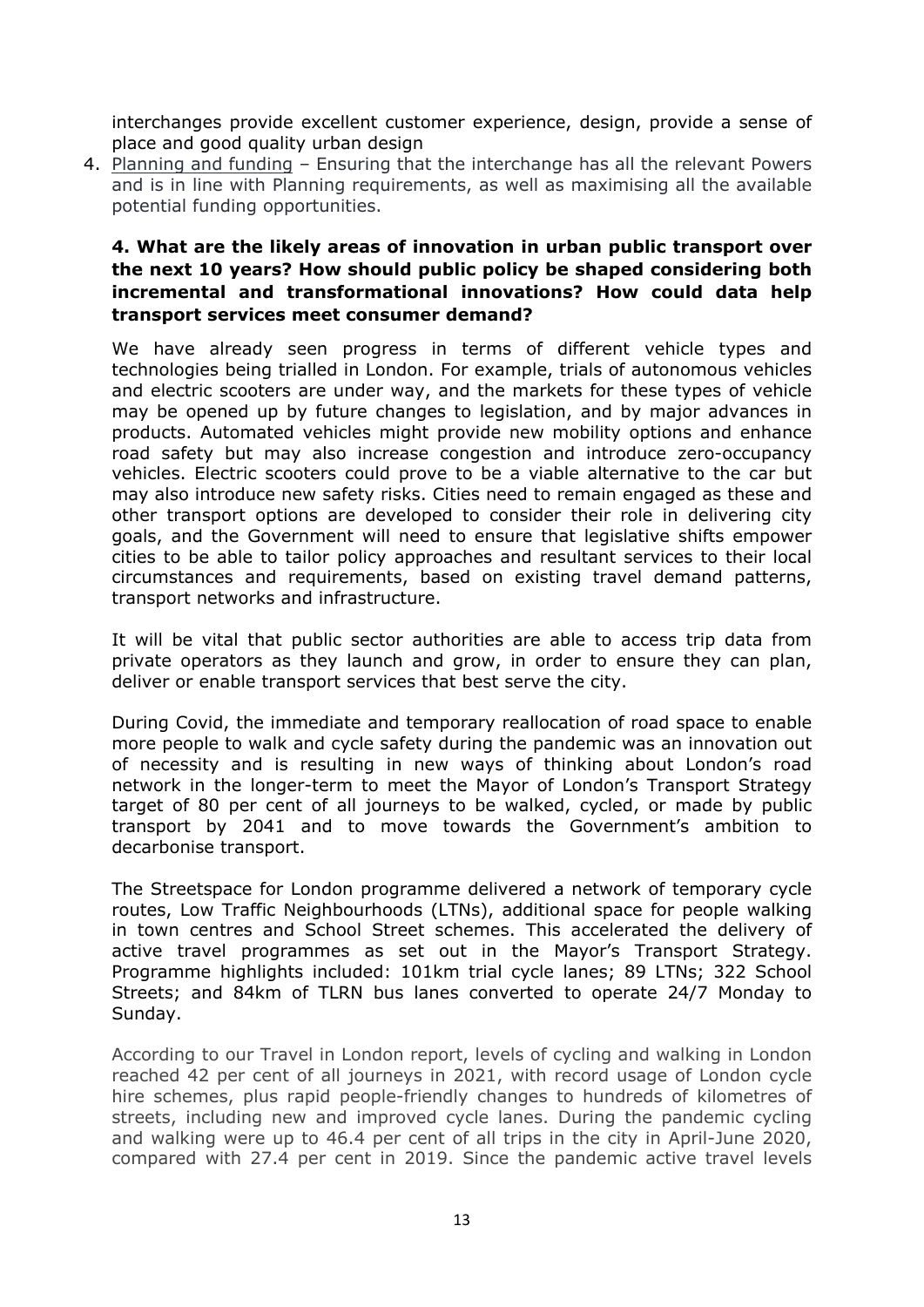remained at more than one third of all trips, to July-September 2021, when the latest figures exist. The latest Travel in London report can be accessed here<sup>6</sup>.

Additionally, the early stages of recovery indicate a more flexible workforce that can work remotely (approximately 40 per cent of the workforce in London) choosing to travel differently than before the pandemic. We are currently seeing longer, flatter peaks; not all weekdays as busy; and higher traffic on weekends for leisure. It is too early to determine whether this behaviour will influence longer-term trends and/or how to leverage this opportunity to smooth the peaks on transport networks, offering a better, less crowded customer experience and more efficient operations.

Sixty-two percent of all journeys in outer London could be walked, with the majority in less than 10 minutes (2017 TfL study). If every Londoner walked 20 minutes every day, £1.6bn could be saved in NHS treatment costs; 1 in 6 early deaths could prevented; and 10 per cent of strokes and heart disease could be prevented; and 20 to 30 per cent of cases with depression could be prevented. In addition, if every young person in London walked one mile to school and back instead of being driven, 57kg of carbon would be saved per year.

In addition to the above, it is important to consider what else is going on in the private sector transport market, and what may be forthcoming in the next decade. We are likely to see new vehicle types develop, including different micro mobility devices. It is likely that new business models may develop. As well as regulatory agility, these technologies may be most beneficial if they are integrated into existing transport networks. Whether, when, where and how this happens is likely to vary, but it is vital that city authorities remain engaged with market developments in order to shape policy in such a way that opportunities can be capitalised on, especially as regulatory environments shift.

It will be important to continue to prioritise the goals of the city in question, which in most cases are likely to continue to include safety and social, economic, and environmental benefits. Specific to this is understanding how transport can help cities like London mitigate and adapt to a changing climate which has direct impacts on how people travel.

# **How could data help transport services meet consumer demand?**

TfL has recently updated its free TfL Go travel app to provide real-time information on how busy London Underground stations are throughout the day. This will help customers choose quieter times to travel around the city and will further help build confidence as more people continue to return to public transport.

The update, available on both the iOS and Android versions of the app, uses aggregated and depersonalised data from TfL's Wi-Fi network to provide customers with real-time information on how busy Tube stations are at any particular point of the day. Historically, TfL has used ticketing data to understand travel patterns on the network, with quiet times data in TfL Go based largely on data from TfL's Oyster and contactless ticketing system which records entry and

<sup>6</sup> <https://tfl.gov.uk/corporate/publications-and-reports/travel-in-london-reports>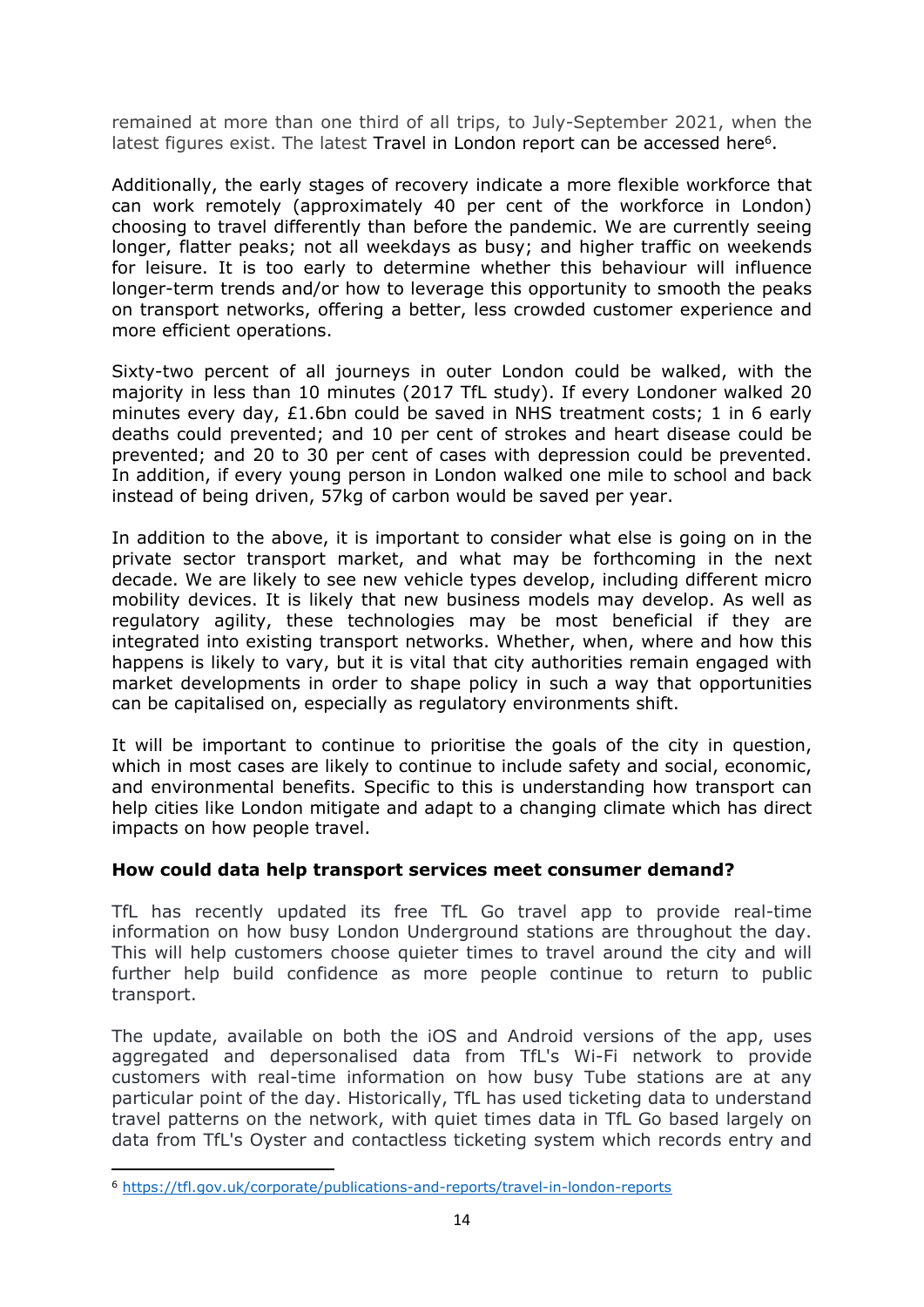exits at stations. This innovative update now allows TfL to factor in how busy platforms and interchange points are to overall crowding within a station.

Launched in 2020, TfL Go provides real-time train times and information in a mobile-friendly way to enable customers travelling on Tube, bus and rail services across London, including the quieter times to travel. It also suggests alternative routes and walking and cycling options. The app has regularly updated accessibility information available through a 'step-free' mode which provides an easy to navigate view of all stations that are step-free to platform or train.

The app was designed and built in-house by TfL and uses the open data feeds freely provided to third party app developers and others, including the latest 'real-time' data showing the relative busyness of stations. It can be downloaded at [www.tfl.gov.uk/go](https://tfl.gov.uk/info-for/media/press-releases/2021/june/%5bioID%5d#www.tfl.gov.uk/go)

TfL also has a tool called ODX that combines ticketing data of where customers use an Oyster or payment card on the tube, combined with bus location data to infer how customers travel across our network. This is particularly helpful for our bus network since customers do not need to tap off on alighting a bus. We use this for bus network planning. We have also used it when we were redesigning road junctions to understand how customers were likely to walk for interchanging between bus to bus and bus to tube.

### **5. Are local authorities well equipped with appropriate funding and powers to deliver high-quality public transport services? Would further devolution of transport policy contribute to better outcomes?**

Transport for London (TfL) was created just over 20 years ago as the city's integrated transport authority with devolved powers to develop and apply policies via the Mayor's Transport Strategy and to promote and encourage safe, integrated, efficient and economic transport facilities and services to, from and within London. TfL have also run the day-to-day operators run most of the city's bus, rail and underground public transport services for approaching 20 years. In that time, TfL has become a world-leading integrated transport network.

Prior the pandemic, TfL was on track to reach a net operating surplus; however, TfL's reliance on fares revenue and lack of long-term sustained funding, has significantly impacted its finances. Other cities in the UK aspire for a 'Londonstyle' public transport network but without proper funding, there is a risk that even London won't have a 'London-style' transport system.

TfL can continue to build on the successes of the last two decades with the right funding and further devolved powers. There has been support from successive Mayors of London, and from TfL, for further devolution of transport policy and funding. Two reports by the London Finance Commission set out the arguments well for further devolution<sup>7</sup>.

TfL is set up as a local authority, linked to the wider GLA group under the political control of the Mayor of London. A large proportion of its funding in normal times comes from fares, congestion charging and other revenues – over

<sup>7</sup> [https://www.london.gov.uk/sites/default/files/devolution\\_-\\_a\\_capital\\_idea\\_lfc\\_2017.pdf](https://www.london.gov.uk/sites/default/files/devolution_-_a_capital_idea_lfc_2017.pdf)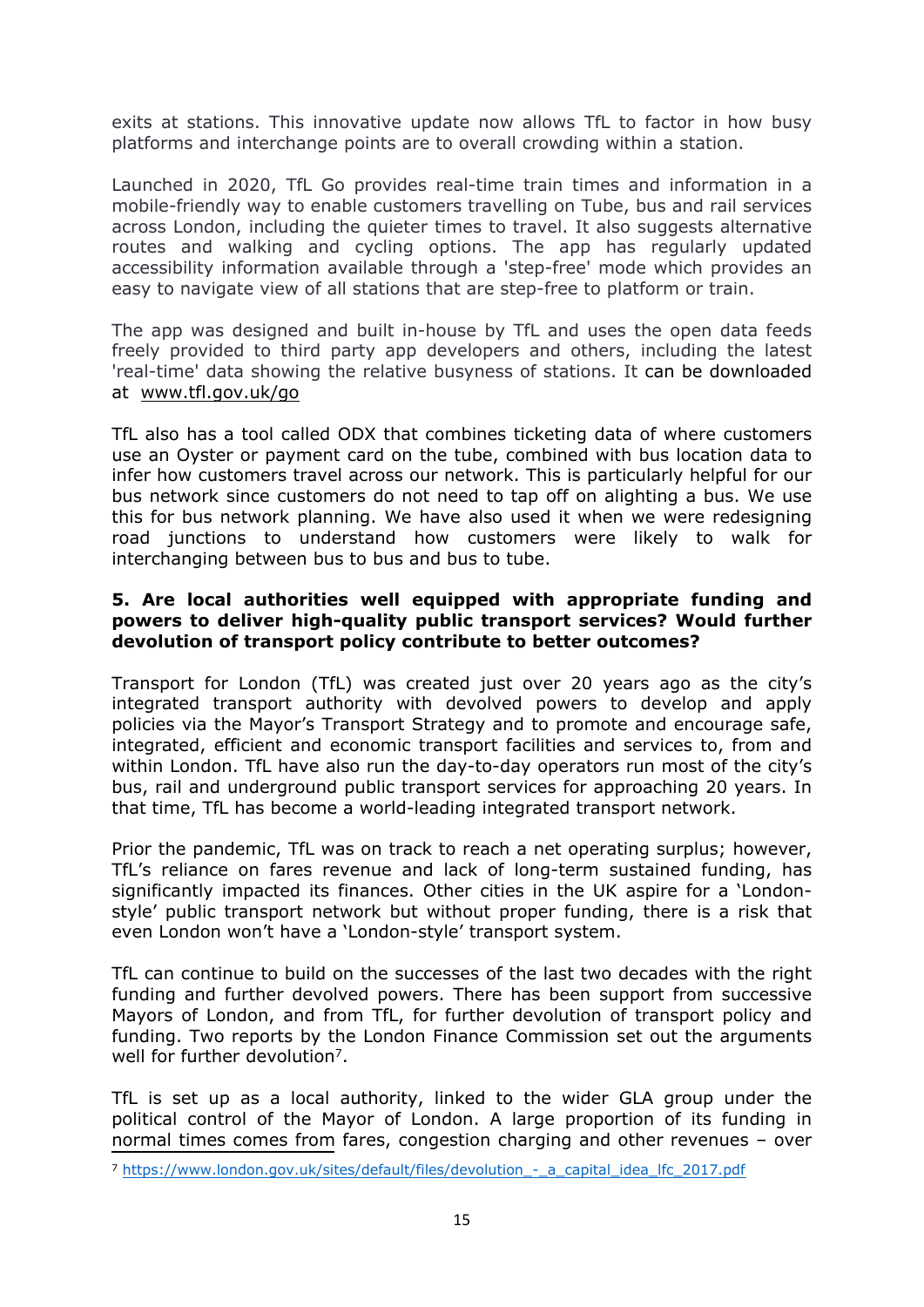70 per cent of operating costs come from these sources compared to less than 50 per cent in many other world cities. The remainder of its funding comes from retained business rates and government grants, with the gap covered by growing borrowing from 2005 onwards. During the pandemic, the Government has paid significant amounts of extraordinary grant to support TfL, but with detailed conditions.

The Government has tasked TfL to become financially sustainable by April 2023. The Independent Panel report for the Mayor in December 2020[\[2\]](https://ukc-word-edit.officeapps.live.com/we/wordeditorframe.aspx?ui=en-GB&rs=en-US&wopisrc=https%3A%2F%2Ftransportforlondon.sharepoint.com%2Fsites%2FGovernmentRelations%2F_vti_bin%2Fwopi.ashx%2Ffiles%2F171cf2d21fba482c805a9496b9c6a9ef&wdlor=c1D032EE9-0BCC-40D9-8824-809A2C1A9260&wdenableroaming=1&mscc=1&hid=8B7FB72C-4005-4993-80B3-2D32E9499F1A&wdorigin=Outlook-Body&wdhostclicktime=1646835599946&jsapi=1&jsapiver=v1&newsession=1&corrid=fe704ddd-308e-47b0-b1d6-b6ddafa39d0b&usid=fe704ddd-308e-47b0-b1d6-b6ddafa39d0b&sftc=1&mtf=1&sfp=1&instantedit=1&wopicomplete=1&wdredirectionreason=Unified_SingleFlush&rct=Medium&ctp=LeastProtected#_ftn2) noted the need for further fiscal devolution to allow the Mayor to support TfL and its investment programme, as part of a package of measures including funding from council tax and road users.

The development in London of an integrated transport authority, with powers over public transport and roads and traffic, should be viewed as a success. There are various opportunities for further rail devolution for local stopping services in London, which are discussed further in question 6 under 'devolution'.

### **6. Could better policy coordination across government departments, and between central and local government, improve public transport outcomes? If so, how can this be achieved?**

# **Integration of transport and land use policy, and levelling up**

Land use and transport integration has been a strength in London with the alignment (under the Mayor of London) between the city's spatial strategy, the London Plan, and the Mayor's Transport Strategy. It has enabled a focus on sustainable development and regeneration through investment in good public transport and active travel, and is a key part of London's net-zero ambitions.

There is lots of evidence for the important links between transport connectivity improvements and sustainable development. Travel in London Report 12<sup>8</sup> showcased some TfL analysis around housing delivery and transport provision. For example, most new housing has been delivered within one kilometre of a rail or tube station (89 per cent of all new units from 2006 to 2018). This reflects the fact that good public transport access increases the attractiveness of housing to residents and developers.

One way this has been embedded within TfL is through the transport principles of good growth set out in the Mayor's Transport Strategy**.** These are:

- Good access to safe walking and cycling routes and public transport
- High-density, mixed-use developments
- Car-free and car-lite places to walk
- Inclusive, accessible design

This approach requires close alignment between planning and transport authorities and developers. Within Government, this would suggest the benefits of further policy coordination between the DfT and the Department for Levelling Up, Housing and Communities (DLUHC), working closely with local authorities. In

<sup>8</sup> <https://content.tfl.gov.uk/travel-in-london-report-12.pdf>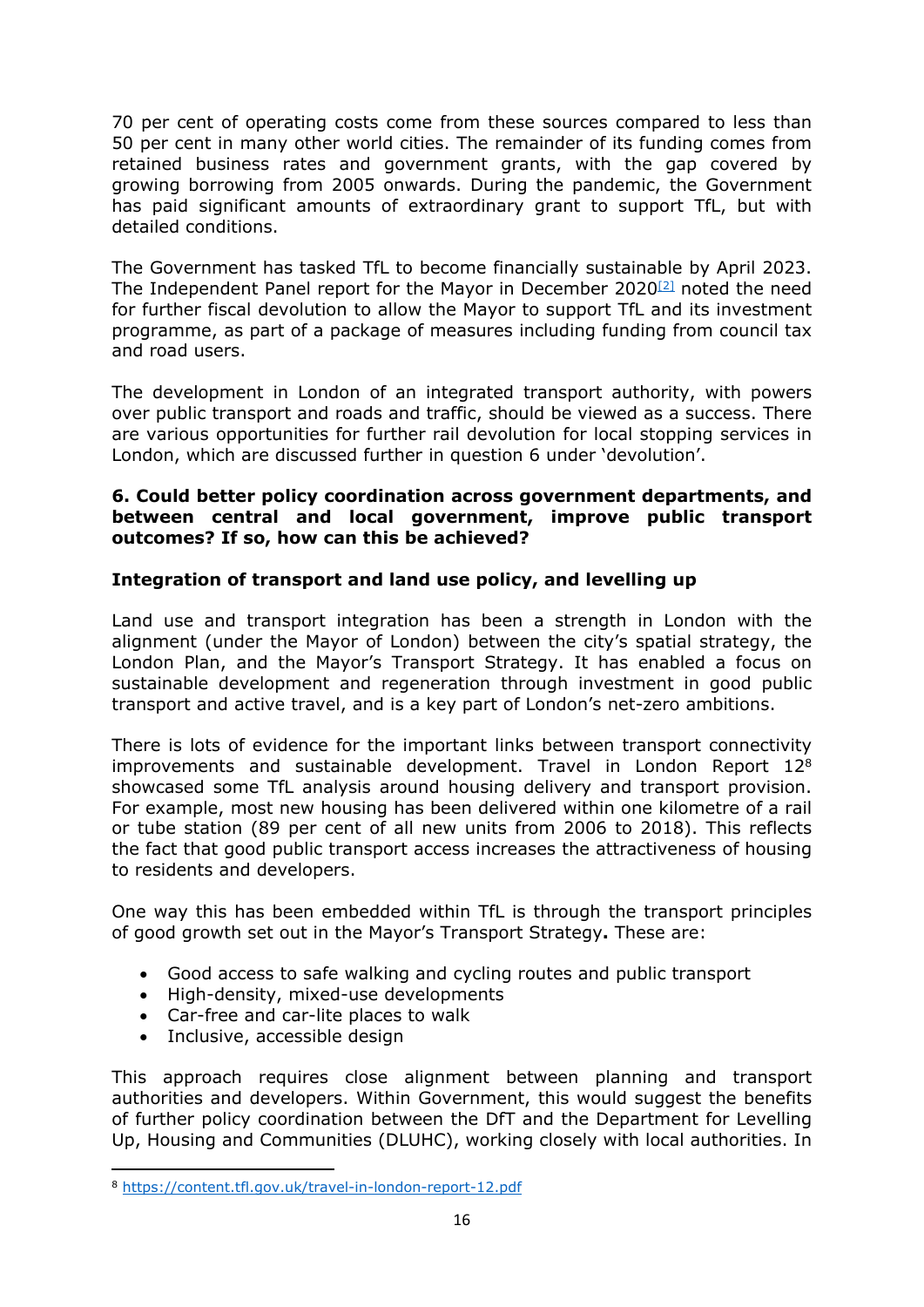particular, there appears to be an opportunity to embed this policy approach as part of the establishment of Great British Railways.

Public transport outcomes in London can be achieved through the Government's 'levelling up' agenda. Of every £1 invested in London's infrastructure, 55p is spent outside of London, often on high-skilled green manufacturing jobs, such as new trains in Yorkshire and new electric buses in Northern Ireland.

### **Coordination successes and failures**

The Government's Housing Infrastructure Fund was a positive example of crossdepartmental working which recognised the need for transport infrastructure to unlock significant housing delivery. London was successful with several bids and continues to work with DLUHC on their implementation.

The Levelling up Fund is another opportunity to fund transport projects with a view to achieving wider social, regeneration aims in local communities across the country. While this is welcome, the fund provided very little role for the GLA or Mayoral Combined Authorities with most funding awarded directly to local authorities. In London, TfL is responsible for many aspects of the transport system including, for example, Traffic Management Act duties for the strategic road network in London and responsibilities for traffic signals and bus services. This means that there is a need for engagement and in some cases approvals for schemes developed by London boroughs. TfL would welcome more consultation on transport bids.

TfL has a standalone property company to increase revenue for TfL and deliver more housing on TfL and GLA land. TfL has already secured planning permission for thousands of homes, including affordable homes, and tackling London's housing crisis. One aspect of this approach involves building high-density developments close to stations which have excellent connectivity. Sometimes this has involved building over station car parks, which is in line with the aspirations to reduce car use, as set out in the Mayor's Transport Strategy. The DfT has written confirming the Secretary of State for Transport's decision to refuse a recent application on the basis that he is 'concerned that the parking provision at the station will be inadequate following the proposed development'. Decisions like these constrain TfL's ability to deliver on national, regional and local ambitions on housing and net-zero.

The scale and pace of the required transition of our built environment to decarbonise and ensure we are resilient to the impacts of climate change, including, but not limited to, buildings, energy, transport and water management systems, means that a huge retrofitting and upgrading effort on the scale never seen before is required. This cannot be delivered by a handful of initiatives within sectors and pace is currently too slow and will never be sufficient if we rely entirely on the natural turn-over of buildings and infrastructure. The integrated nature of our built environment requires a coherent "place-based" plan that public and private sector operating in regions can work together to develop and deliver. This will bring about efficiencies, reduce disruption and reduce risk of mal-adaptation.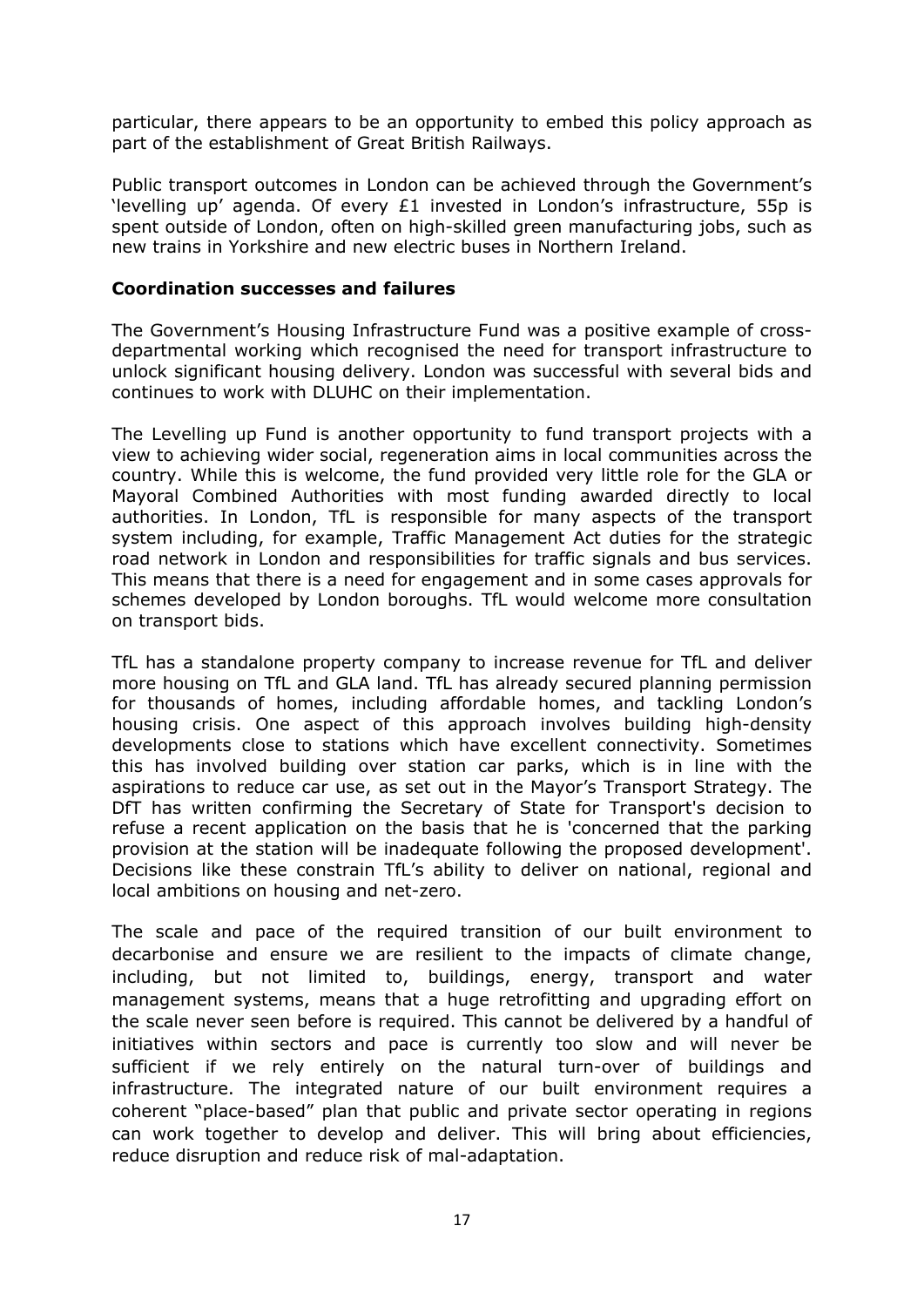Furthermore, in order to the deliver the massive retrofit and upgrade programme, we must build confidence and take residents, business and organisations situated within regions with us. This requires building trust, longterm commitment, equitable and affordable cost impacts and compelling evidence of the benefits to safety, health, well-being, equality and environmental and economic sustainability. The current policy and regulatory framework is insufficient to create the imperative and desire for regions to develop a sufficiently detailed plan to deliver at pace.

A requirement and support from government to develop regional detailed climate change plans that are independently audited could play an important role. The low take-up of Local Area Energy Planning is evidence that the current policy and tools are not delivering. By developing these place-based plans to sufficient detail, we will be able to greatly increase and accelerate the identification of investible projects to help attract private sector investment to deliver the plans, reducing the demand on public funding. Using blended-finance and cross-financing models we can increased the reach of private sector investment to avoid only high-return measures being "cherry-picked" of and the difficult, but essential measure left undelivered. To succeed this approach requires support from government in the form of resources, guidance, tools to maximise the attractiveness of place-based plans for public and private investment.

# **Devolution**

Responsibility for the national rail network in London is split between local and national Government. Through the success of London Overground, TfL has demonstrated that it can significantly improve customer service through improved responsiveness to local communities, and through the local accountability of TfL-concessioned railways.

There are various opportunities for further rail devolution for local stopping services in London in the interest of providing improved customer services more efficiently and more quickly, and to enable better integration with London's wider transport system. More information is available in the Mayor's Transport Strategy under proposal 66. Devolution would enable the Mayor to put in place the same reliability standards as London Overground, with integrated information, planning, fares and accessibility standards.

Even without further devolution there are opportunities to better align transport provision and services as we emerge from the pandemic. There is significant uncertainty in future service planning as operators and DfT make adjustments to rail capacity post-pandemic. TfL is going through a similar process, but believes it is too early to make significant changes to service levels. TfL is also not well well-sighted on some of these changes proposed by the DfT and services which means there is potential for poorer customer outcomes. A more holistic view could help, and this could apply to other cities/regions with responsibility for urban rail and bus travel. Residents in south London depend on national rail services far more than other Londoners. Notwithstanding the opportunities for devolution discussed above, better co-ordination and information sharing could help to ensure 'metro' levels of service levels on commuter railways in London.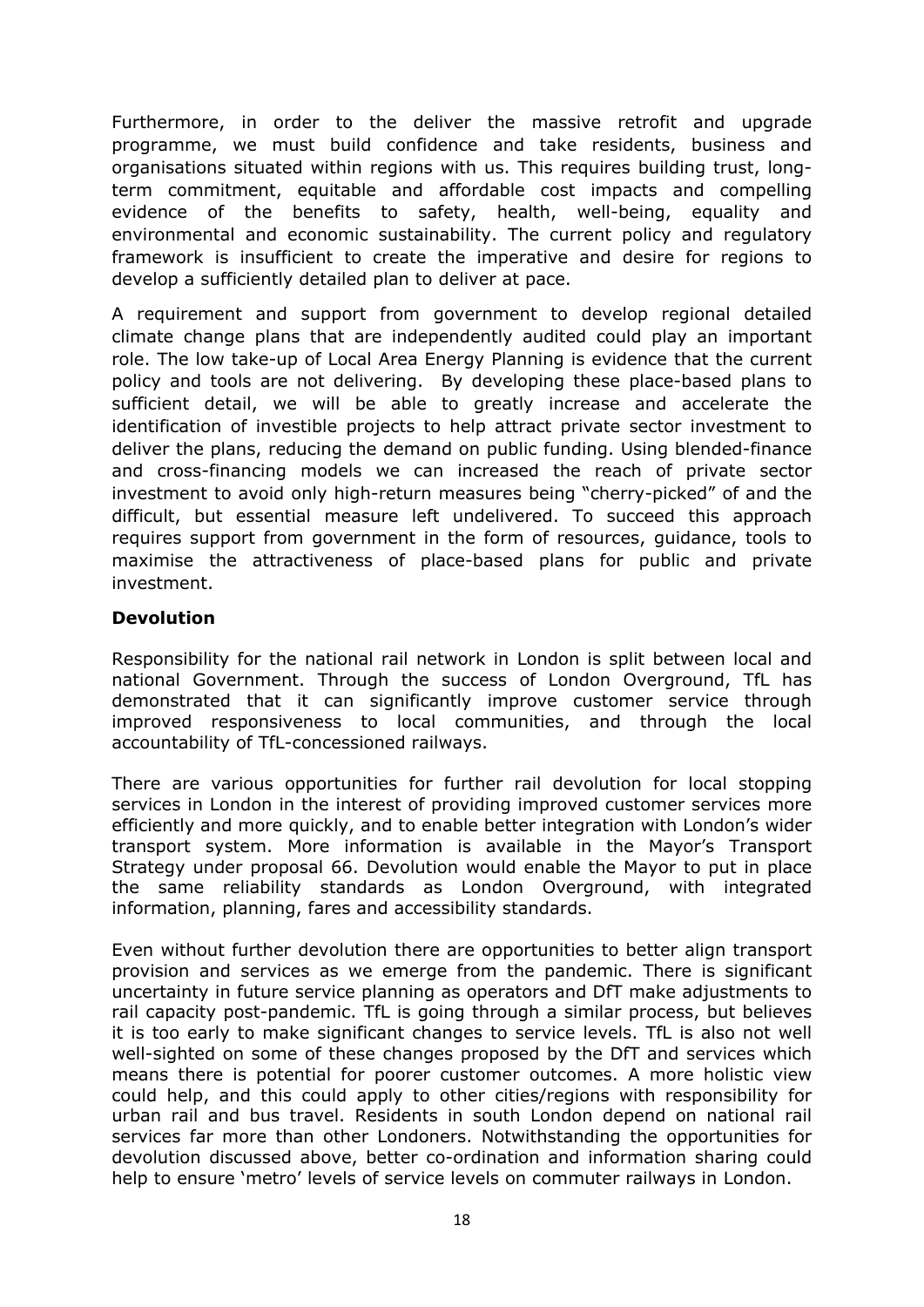TfL has traditionally had a strength in this area because we are able to consider complimentary and competing bus and rail services and walking and cycling provision in our plans. An example of this is the changes to bus services linked to the introduction of the Elizabeth line and the complimentary measures required at street level to accommodate increased levels of footfall. The current structure makes it more challenging to consider national rail changes.

# **The locally managed railways**

The Urban Transport Group has set out the case for the locally managed railway. Partnerships between local and national agencies are a means of levelling up which could usefully have at least some influence over:

- Strategic planning, beyond the High Level Output Specification and Statement of Funds Available processes and the influence of the Whole Industry Strategic Plan in London and the wider southeast
- Housing and economic growth and the environment
- Train service planning where there is a joint interest e.g. coordination of pandemic-related changes
- Coordination of freight and passenger strategies, priorities and issues
- Enhancement priorities for investment, including Rail Network Enhancement Programme through the expression of its view on which investments it considers carry the greatest benefit for customers and businesses – e.g. providing a coherent perspective on projects such as Crossrail 2 – rather than deciding if they should proceed.
- Contract specification, procurement and management, including bringing focus and coordination to the consultation on these
- Coordinating the scope for increments and detriments
- Consistency and quality of passenger experience, including customer information, and 'place making' and integration opportunities
- Closures and the coordination of engineering work
- A channel of communications, including knowing who to call in order to seek assistance from other organisations

### **7. What are the barriers to improving urban public transport, in terms of delivering the necessary infrastructure, increasing connectivity and improving the consumer experience?**

# **Financial barriers**

There is a crucial need to achieve financial sustainability for public transport in London and across the country.. As well as working towards financial sustainability, it is essential that the Government provides longer term capital support for TfL. This is crucial for the coming years if a period of the 'managed decline' of London's transport network is to be avoided.

The financial sustainability of public transport in towns and cities will be heavily influenced by the recovery of passenger demand, and therefore revenue, following the pandemic. This cannot be predicted with certainty, and scenario planning will be essential to allow the industry to prepare for the full range of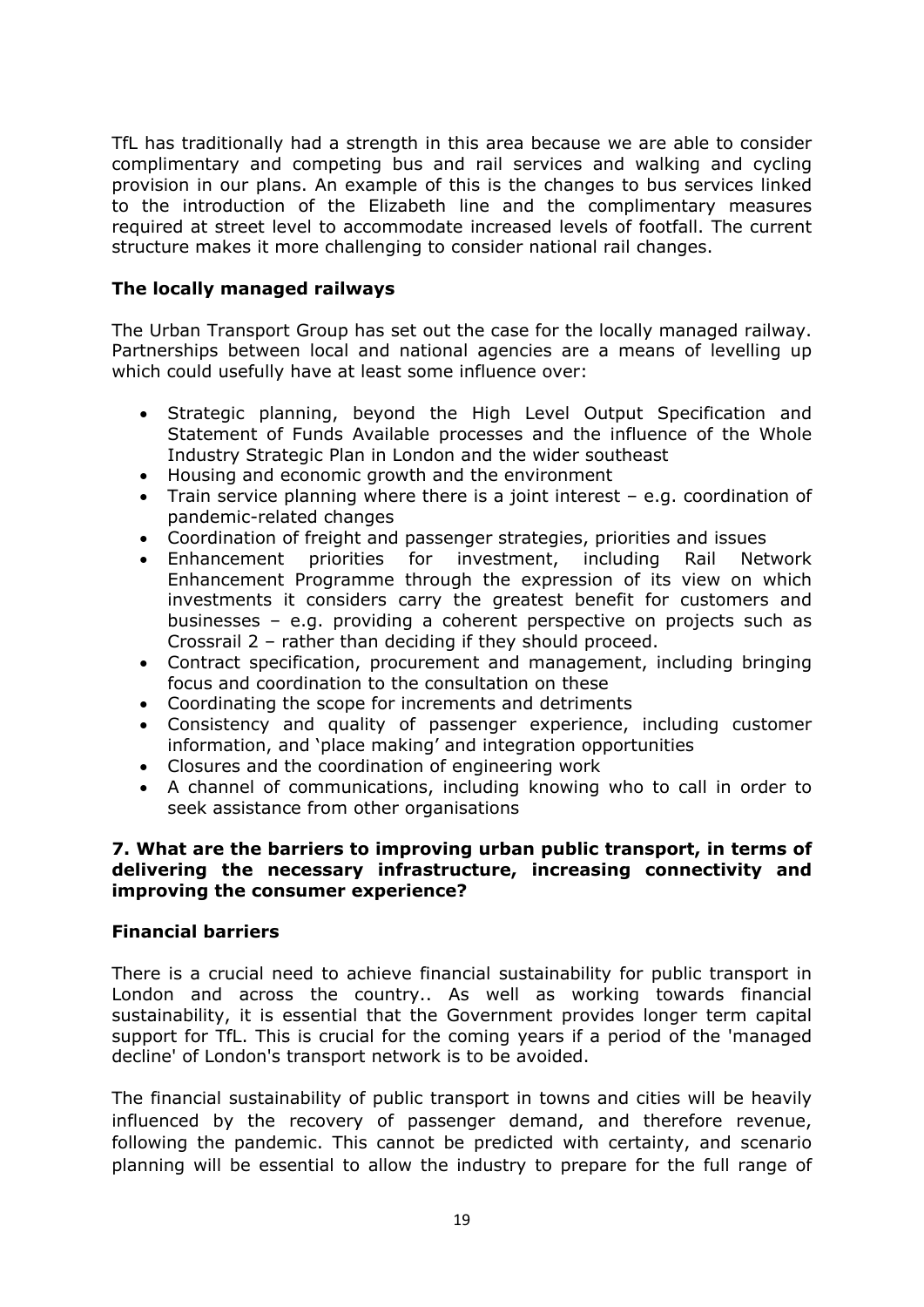plausible outcomes. In the face of this uncertainty, Government and the industry have important roles to make public transport, walking and cycling the modes of choice in towns and cities and not to overreact to short term lower demand. A well-funded and high quality public transport offer is an essential ingredient of reducing the carbon intensity of transport in towns and cities.

In the medium and long-term, rail in particular is on course to face significant competitive pressures relative to driving. With greater electrification of the vehicle fleet, and in the absence of reform of fuel duty, the marginal cost per mile of driving over time has the potential to reduce significantly. This would affect the competitiveness of rail compared to road for a range of journeys, although congestion impacts would remain. Addressing this will require both maintaining a competitive rail offering (including avoiding significant service reductions) but also broader consideration across government of how to reform fuel duty to ensure the correct incentives exist for future mode choice.

The changing climate requires changes in how the railway is maintained and renewed to support resilience in the face of, for example, higher temperatures, extreme weather events, and greater flooding risk. The GLA and TfL have recently provided evidence to The Second National Infrastructure Assessment (NIA): Baseline Report, outlining our support for the strategic themes underpinning the NIA. While some changes (such as improved drainage and green infrastructure) may be possible to integrate into renewal programmes, specific adaptation investments to structures and materials themselves are likely to be required over time and the pressure this will place on capital investment budgets is yet unknown. TfL's final submission under Defra's Adaptation Reporting Power, which will include an asset climate risk assessment, will be available on the TfL [website](https://tfl.gov.uk/corporate/about-tfl/sustainability) at the end of April.

# **Delivering infrastructure and connectivity**

The London Plan sets out how development in London should be sustainable and come forward in line with 'Good Growth' principles. This includes high quality, high-density mixed-use developments without significant car ownership and use. Connectivity improvements are an essential part of unlocking land for development in London, because the majority of people who will live in these developments will not own cars and will rely on public transport, walking and cycling to access jobs, essential services and leisure activities. This approach to development in London is leading to lower carbon footprint and a shift away from personal car use.

Rail and bus improvements have anchored major private sector developments and regeneration in London, some of which have contributed towards the cost of the infrastructure to improve transport provision and accessibility. Examples include: Battersea Power station (Northern Line Extension), Canary Wharf (DLR, Jubilee Line Extension, Crossrail), King's Cross, Stratford Olympic Park, Knightsbridge, Barking Riverside, Upper Lea Valley (Tottenham Hale). Investment in the Victoria line, London Overground and TfL rail has enabled regeneration of some outer London town centres (e.g. Walthamstow, Ilford) and thriving businesses.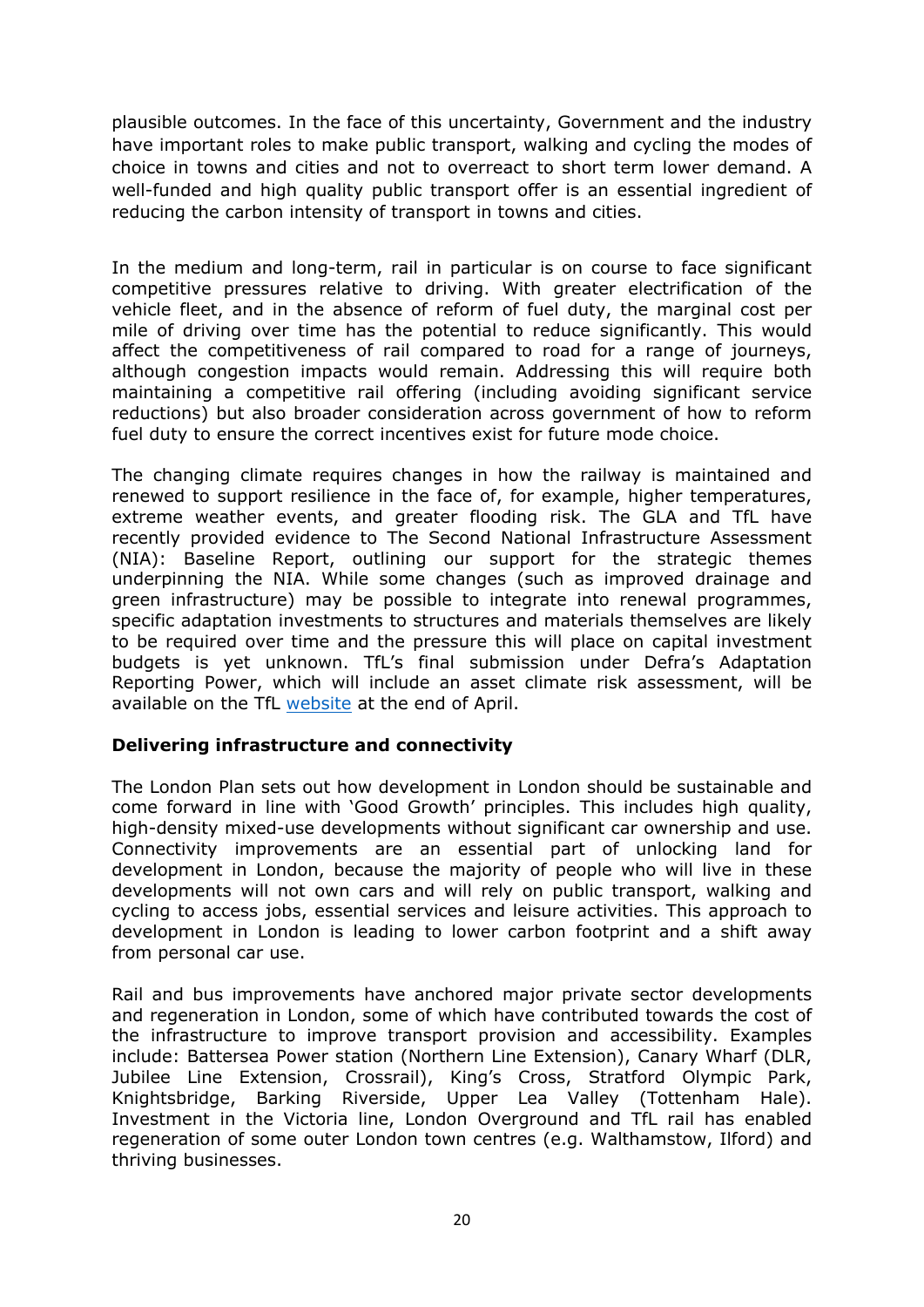Despite London's extensive and efficient public transport network, there remain sections of outer London where lack of rail connectivity constrains opportunities, such as Thamesmead, where:

- reliance on buses to reach rail services on the North Kent Line from Thamesmead town centre results in longer journey times for public transport users
- Central London and the Isle of Dogs lie in excess of a 45-minute public transport journey
- Longer journey times limit access to employment, as well as social and education opportunities in comparison to locations that are connected to the rail network

Improving accessibility of the rail network is also important for people with reduced mobility and for wider democratisation of public transport. When fully open the Elizabeth line will add 10 per cent capacity to central London's rail network, bringing an extra 1.5 million people to within 45 minutes of central London.

There are various opportunities for further rail devolution for local stopping services in London in the interest of providing improved customer services more efficiently and more quickly, and to enable better integration with London's wider transport system.

The cost of capital investment is a very significant contributor to the financial support required by the rail industry in particular. TfL recognises the need to reduce capital costs on our own projects, and to support this, in 2021 we produced a Capital Efficiency Plan. This was informed by our own experience as well as engagement with many other infrastructure organisations, including Network Rail. Key workstreams within the plan include improving project controls, investment planning, commercial strategy, engineering access to the railway, reviewing standards, resource management and improving our use of benchmarking.

# **Customer experience**

TfL's Customer Insight team has established, through surveys and other data collection tools, 'core truths and emerging issues about everyday rail passenger frustrations to inform the priorities for improving public transport in London. These include:

- Safety and cleanliness: increasingly shifting from an unspoken 'hygiene need' to something that is critically assessed by customers
- Reliability: the key driver for customer satisfaction, especially for infrequent routes where the customer impact is even greater. Focus on delivering the basics - i.e., reliability, punctuality - brilliantly and consistently
- Customer information during disruption: satisfaction during disruption hinges on timely, consistent, and useful information that helps customers to take back control of their journeys